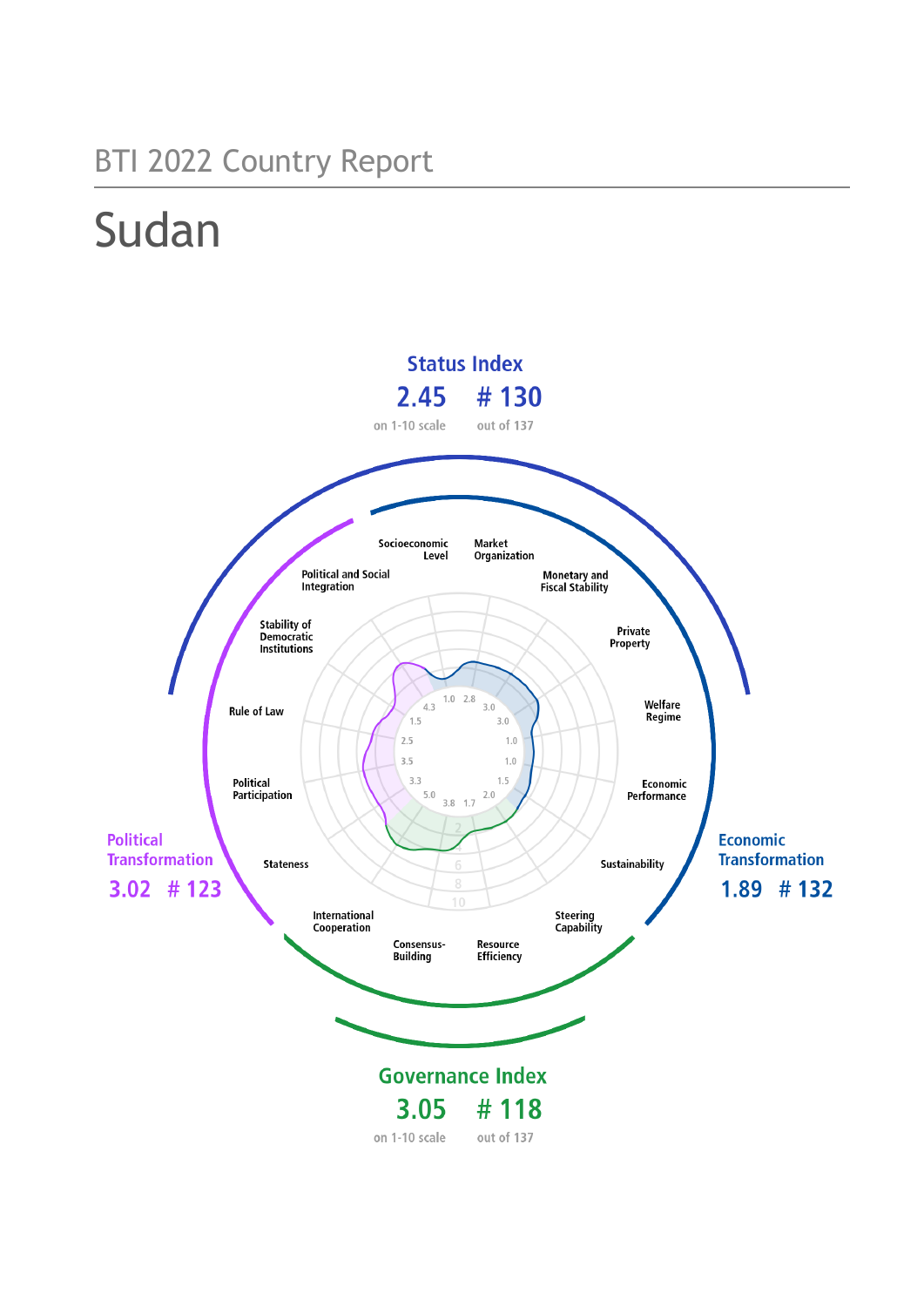This report is part of the **Bertelsmann Stiftung's Transformation Index (BTI) 2022**. It covers the period from February 1, 2019 to January 31, 2021. The BTI assesses the transformation toward democracy and a market economy as well as the quality of governance in 137 countries. More on the BTI at [https://www.bti-project.org.](https://www.bti-project.org/)

Please cite as follows: Bertelsmann Stiftung, BTI 2022 Country Report — Sudan. Gütersloh: Bertelsmann Stiftung, 2022.

This work is licensed under a **Creative Commons Attribution 4.0 International License**.

#### **Contact**

Bertelsmann Stiftung Carl-Bertelsmann-Strasse 256 33111 Gütersloh Germany

**Sabine Donner** Phone +49 5241 81 81501 sabine.donner@bertelsmann-stiftung.de

**Hauke Hartmann** Phone +49 5241 81 81389 hauke.hartmann@bertelsmann-stiftung.de

**Claudia Härterich** Phone +49 5241 81 81263 claudia.haerterich@bertelsmann-stiftung.de

#### **Sabine Steinkamp** Phone +49 5241 81 81507 sabine.steinkamp@bertelsmann-stiftung.de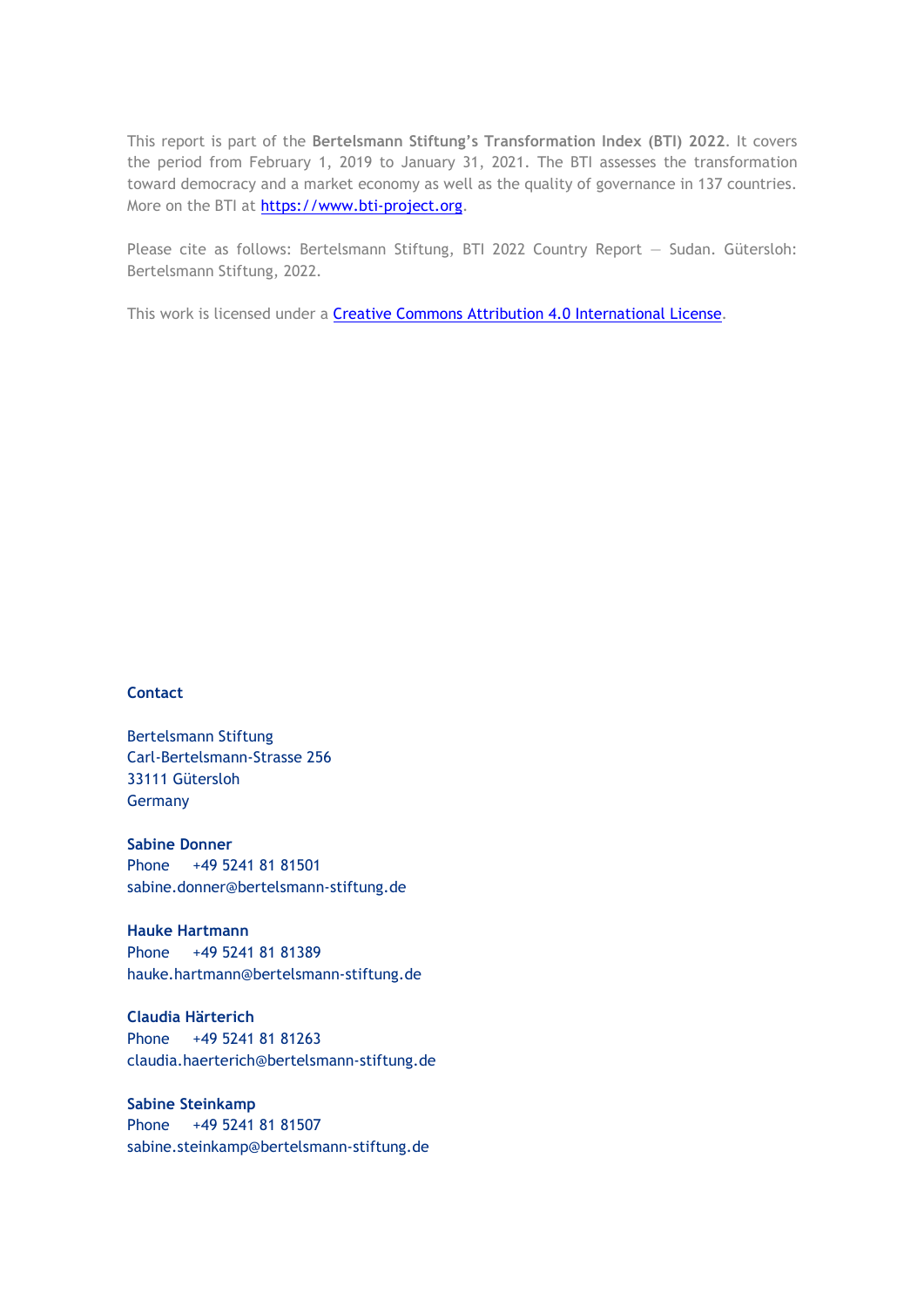#### **Key Indicators**

| Population               | M      | 43.8 | HDI                            | 0.510 | GDP p.c., PPP $\ S$          | 4244 |
|--------------------------|--------|------|--------------------------------|-------|------------------------------|------|
| Pop. growth <sup>1</sup> | % p.a. | 2.4  | HDI rank of 189                | 170   | Gini Index                   | 34.2 |
| Life expectancy          | vears  | 65.3 | UN Education Index             | 0.345 | Poverty <sup>3</sup><br>$\%$ | 44.0 |
| Urban population %       |        | 35.3 | Gender inequality <sup>2</sup> | 0.545 | Aid per capita $\mathsf S$   | 37.9 |
|                          |        |      |                                |       |                              |      |

Sources (as of December 2021): The World Bank, World Development Indicators 2021 | UNDP, Human Development Report 2020. Footnotes: (1) Average annual growth rate. (2) Gender Inequality Index (GII). (3) Percentage of population living on less than \$3.20 a day at 2011 international prices.

# Executive Summary

In 2019, Sudan witnessed the end of 30 years of an authoritarian Islamist regime following months of popular uprisings that spread to various regions of the country. The uprisings, which first broke out because of a dramatic rise in food prices, quickly escalated to call for the ouster of President Omar al-Bashir to end decades of corruption, repression and impoverishment of Sudanese citizens. Following months of intensive negotiations, violence and contestations, a power-sharing deal was reached between the military and civilians that brought a transitional government to power in September 2019. Intended to last for no more than three years, the transitional government's main agenda was to lead the country toward democratic transformation through elections to be held at the end of the transition period.

The Constitutional Declaration, which was signed in August 2019, established executive, legislative and judicial institutions to rule Sudan during the transition period. Heading these is the Sovereignty Council, composed of five military and six civilian members, led by Lt. Gen Abdel Fattah al-Burhan. Under its supervision is the cabinet led by Prime Minister Abdalla Hamdok; a legislative council shall be formed in March 2021. To tackle the severe economic crisis, a Supreme Committee for Economic Emergencies was established in April 2020.

In October 2020, following months of negotiations, the government of Sudan signed a peace agreement in Juba with three Darfuri armed groups, represented by the Revolutionary Front, to end years of armed conflict in Darfur, South Kordofan and Blue Nile. Two major armed groups, the Sudan Liberation Movement/Army (SLM/A, led by Abdul Wahid al-Nur) and the Sudan People's Liberation Army (SPLA-North, led by Abdelaziz al-Hilu), did not sign the agreement. The agreement established that leaders of the armed groups shall be given seats in the Sovereignty Council, and grants autonomy to South Kordofan and Blue Nile State. The Revolutionary Front shall be merged into the national armed forces.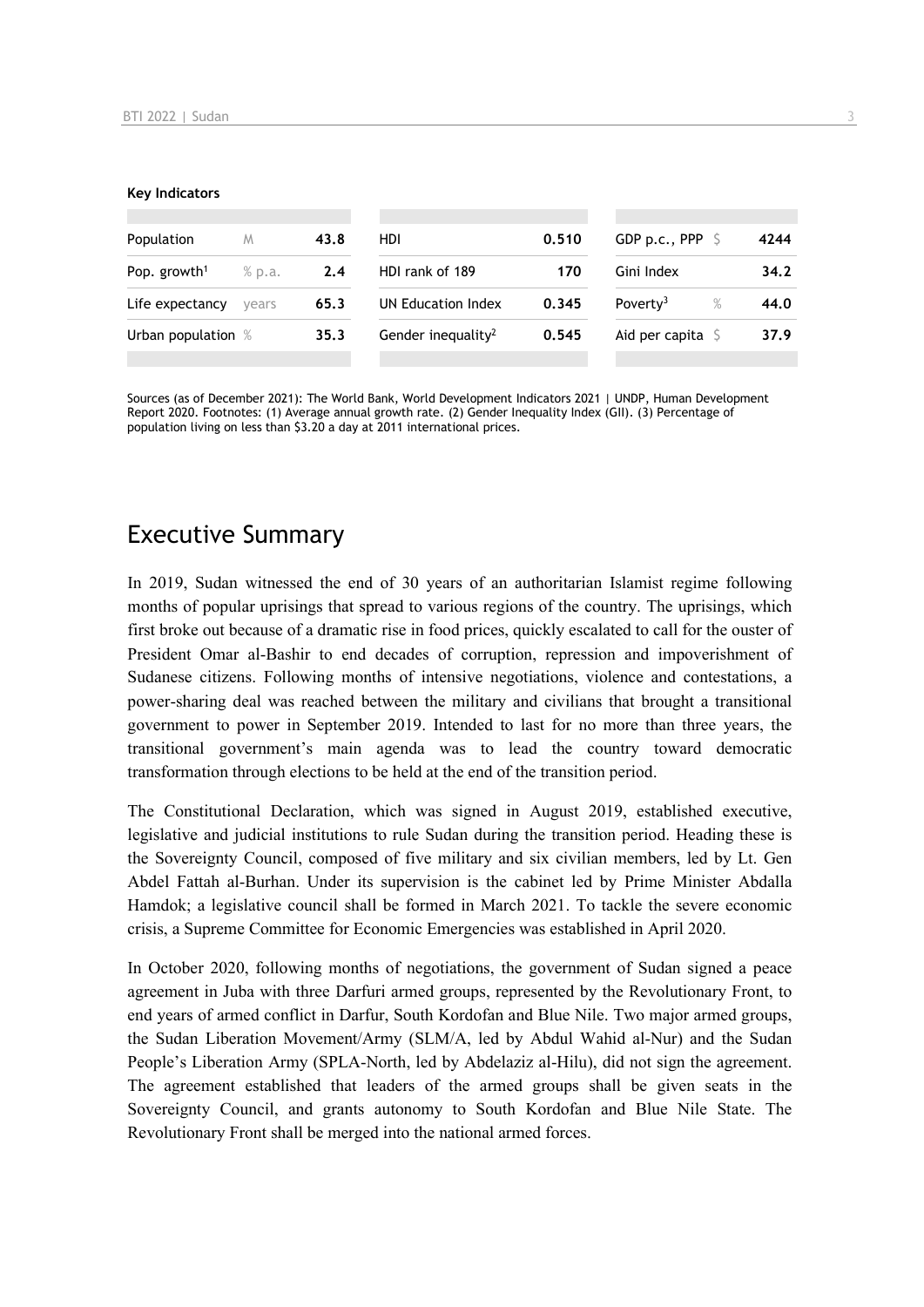In December 2020, a Council of Partners for the Transitional Period was formed, including Fattah al-Burhan, Abdalla Hamdok, representatives of the Forces of Freedom and Change (FFC), and parties of the peace process. This council is meant to mobilize the necessary support of all stakeholders involved to ensure the transition period's success.

Externally, the new political leadership concentrated on ending Sudan's international isolation. In its quest to deescalate and undo much of the damage caused by the former regime's foreign policy, Sudan normalized relations with Israel, adopted a balanced relationship with its neighbors and made efforts to be delisted from the U.S. list of states that sponsor terrorism.

Internally, this period witnessed significant improvements in freedoms, human rights and a decline in state violence. However, civil society still lacks the power to influence decisionmaking and political decisions remain far from being an outcome of legitimate procedures.

Dismantling the former National Salvation Regime and removing it from power has been a top priority for the transitional government. The notorious National Congress Party (NCP) was dissolved in November 2019. Although a lack of clear vision has generally marked the government's economic policies, the transitional government removed subsidies and adopted currency devaluation, among other policies, to fix the country's economic problems, demonstrating a tendency to implement IMF prescriptions.

The transformational progress of Sudan however was heavily tested by the fact that General Mohamed Hamdan Dagalo, the leader of the Rapid Support Forces (RSF), ended up the de facto ruler of the country. Linked to the horrors committed in the Darfur region, the RSF became not only a difficult actor in Sudan's political and security structure, but also runs a parallel economy that is becoming stronger by the day. Today in control of gold mining and export in Sudan, Dagalo increasingly penetrates the state and society, creating a challenge for the transformation to good governance.

# History and Characteristics of Transformation

Sudan – the country that until its split in 2011 was the largest on the African continent – has struggled to achieve stable democratic and economic transformation since its independence from British colonial rule in 1956. The political history of Sudan has been caught in a vicious circle of fluctuations between short democratic rule, followed by long military regimes that led to political instability, economic failure and the prevalence of armed conflicts in various regions. The traditional leaders empowered by British rule and their allies, including the educated, merchant and tribal sheikhs, have largely shaped political, social and economic developments in postcolonial Sudan. Their grip of wealth and power has remained unchanged to the present day.

Today's situation in Sudan was shaped by a long civil war that started in South Sudan as a rebellion against British rule in 1955. From this guerrilla war grew a liberation movement that fought against successive central governments, punctuated by 11 years of peace from 1972 to 1983.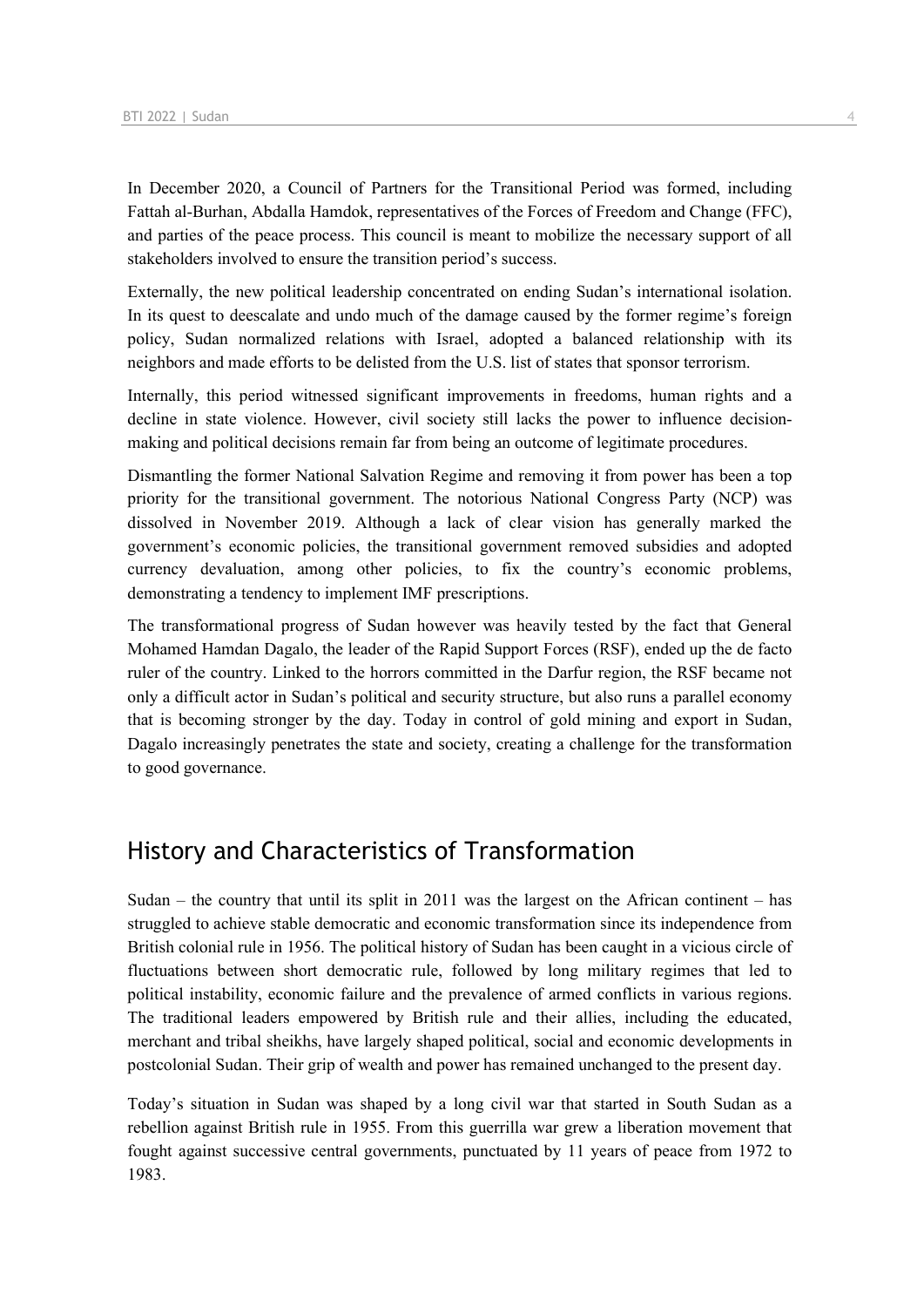The Inqaz ("Salvation") regime, which ruled Sudan for three decades between 1989 and 2019, redefined the war as a religious one between Arab Muslims in the north and non-Arab "infidels" in the south and adopted the slogan of Islamic jihad against the southern rebel groups. In 1989, the government established the Popular Defense Forces, a paramilitary force, part of the Sudanese military forces with Islamic jihadi ideology, to fight the rebel groups in South Sudan.

The war, which cost more than four million lives and forced 10 million to flee, ended officially with the signing of the power-sharing Comprehensive Peace Agreement (CPA) in 2005 between the government of Sudan and the Sudan People's Liberation Movement (SPLM). Six years later, South Sudanese went into a referendum granted by the CPA and voted for South Sudan's independence in July 2011.

By the time the conflict in South Sudan was easing, another conflict broke out in the Darfur, Kordofan and Blue Nile regions over claims the central government marginalized these regions. The war in the Darfur region broke out in February 2003 when two rebel groups, the Sudan Liberation Movement (SLM) and the Justice and Equality Movement (JEM), began to fight the Sudanese government. Disputes over land and water between semi-nomadic sheepherders and non-nomadic farmers have been cited as major root causes of the conflict. The government responded with a campaign of ethnic cleansing against the non-Arab population of Darfur, where hundreds of thousands of civilians were killed and millions displaced. The Prosecutor of the International Criminal Court in The Hague issued an arrest verdict against then-President Omar Hassan al-Bashir for committing war crimes and crimes against humanity in Darfur.

The Inqaz regime adopted economic liberalization policies and the state retreated from its role in various sectors, including education, health and subsidies for marginalized groups in society. Distant from the neoliberal development model conditions, privatization policies in Sudan were far from being fair and transparent, and they have been implemented in a market that lacks competition and an independent private sector. Coupled with the negative consequences of listing Sudan on the U.S. list of states that sponsor terrorism since 1993, the above-mentioned malpractices resulted in market failure and a monopoly of the network of loyalists to the ruling National Congress Party (NCP) dominated by the military businesses. Under these policies, Sudan suffered from arrested economic development, increasing inequality rates and corruption, which created social tension and frustration leading to the 2018/2019 uprisings.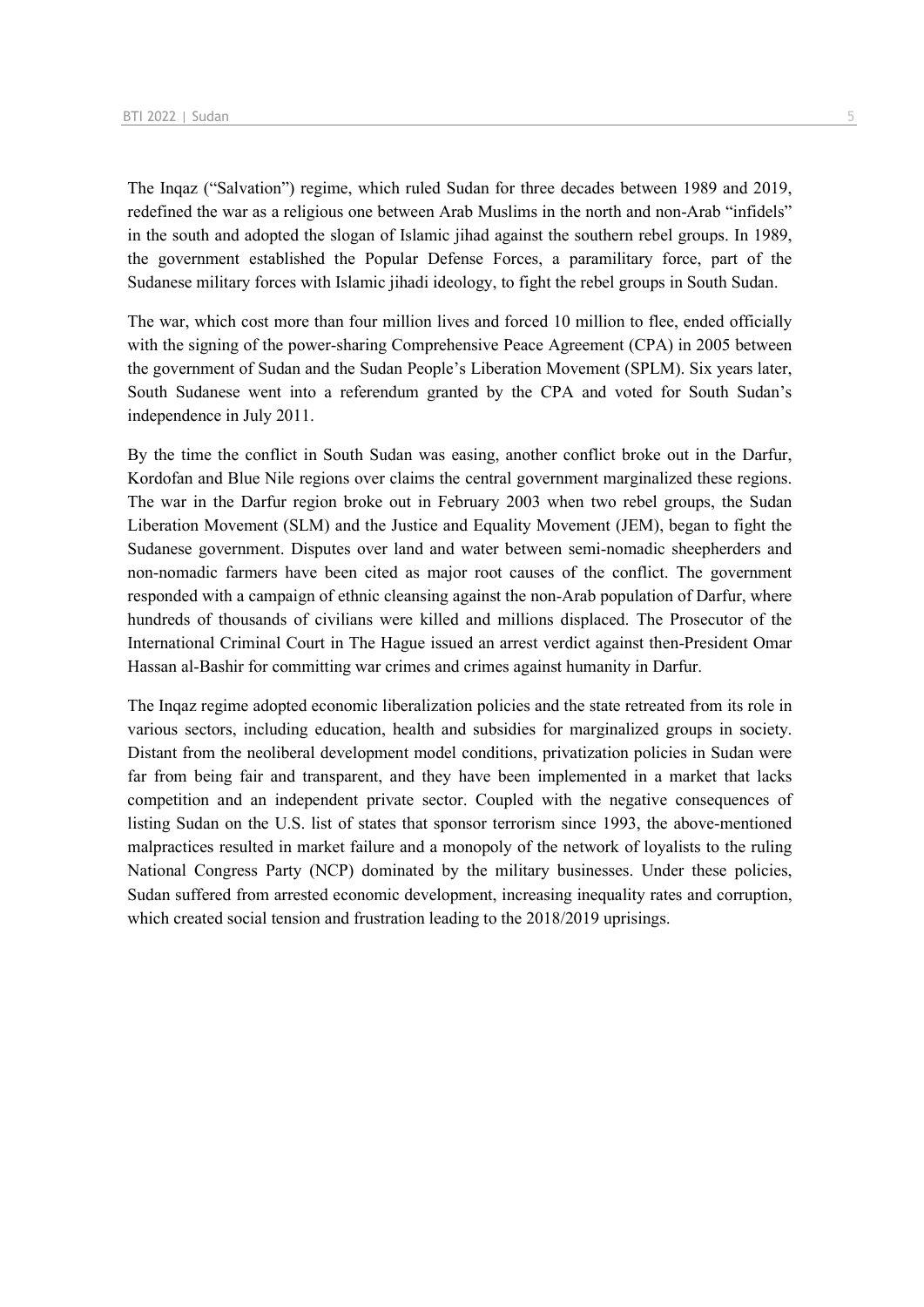The BTI combines text analysis and numerical assessments. The score for each question is provided below its respective title. The scale ranges from 1 (worst) to 10 (best).

# Transformation Status

### I. Political Transformation

#### **1 | Stateness**

On October 3, 2020, the civilian-led government of Prime Minister Abdalla Hamdok and the Sudanese Revolutionary Front (SRF) signed the Juba Peace Agreement. The SRF is a large coalition of armed groups including the Justice and Equality Movement (JEM), the Sudan Liberation Movement/Minnawi (SLM/M) and the Agar faction of the Sudanese People's Liberation Movement/North (SPLM/N).

Two powerful armed groups did however not sign the agreement. These are the al-Hilu faction of the SPLM/N, which controls large parts of South Kordofan and is connected to South Sudan, and the al-Nur faction of the SLM, which controls parts of Darfur, especially the Jebel Marra mountains, and enjoys broad support, especially in Darfur's IDPs camps.

The fruits of the political changes that took place in April 2019 have not yet been observed in large areas of Sudan. The state monopoly on the use of force is established only in urban centers but challenged elsewhere. Eastern Sudan, Kordofan and Darfur remain characterized by continuous armed attacks, ethnic clashes and rebellion against the central government. The uncontrolled circulation of weapons in areas with loose security continues to pose a sincere security threat to the civilian population.

The former regime has systematically weakened the military by dismissing thousands of officers who were not considered loyal to the Islamist government and transformed it into an ideological army, rather than a national army that accommodates all the Sudanese people. Instead, it involved the military in internal civil wars. In the 1990s, the Popular Defense Forces, a militia affiliated with the Muslim Brotherhood, recruited thousands of young people as Mujahideen brigades to fight the Sudan People Liberation Movement in the South (SPLM/S).

#### Question Score

Monopoly on the use of force 3 $\frac{22}{10}$  $'06$ 

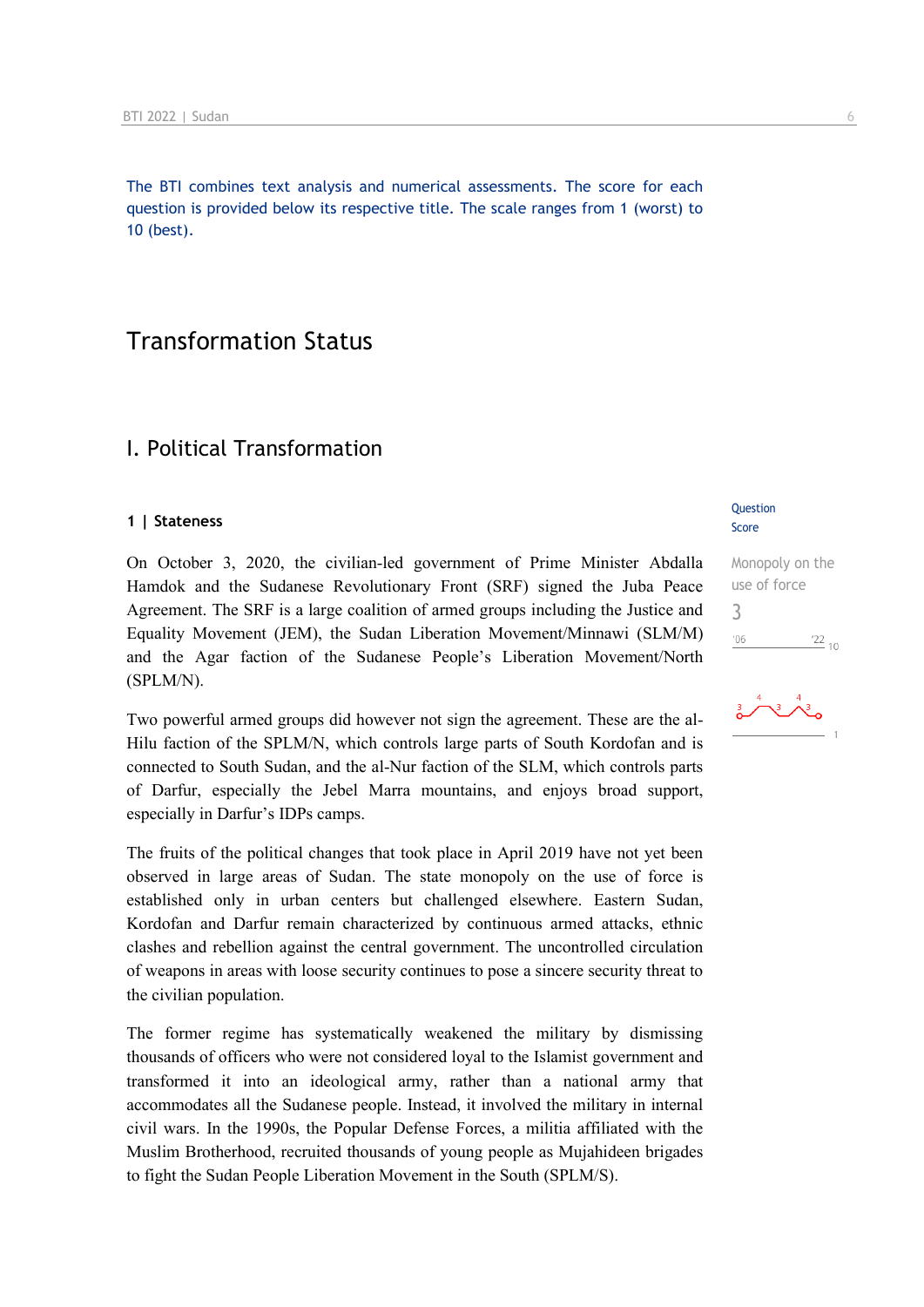In the 2000s, the Rapid Support Forces (RSF), led by Mohamed Hamdan Dagalo, were created to fight rebels in Darfur. The RSF came to practically control the security and political situation in Sudan despite being considered unprofessional, undisciplined and not effectively trained. As part of the Sudanese Armed Forces, it continues to commit violations against civilians, despite growing calls for its disarmament, demobilization and reintegration.

The United Nations/African Union Mission in Darfur (UNAMID) officially ended its mandate on December 31, 2020. Established as peacekeeping mission in 2007, it was replaced by the U.N. Integrated Transition Assistance Mission in Sudan (UNITAMS), which acts primarily at the political level and not to maintain military stability.

When the Islamists came to power in Sudan in 1989 through a military coup, they embarked on an Islamization project that aimed to restructure society to their interpretation of what constitutes the Islamic ideal. Non-Arab and non-Muslim groups in western and southern Sudan in particular did not identify with this dominant state identity; discrimination and structural exclusion made them feel like second-class citizens.

Initially, the 2019 revolution presented a moment of inclusiveness. The youth of the dominant Arab tribes along the Nile basin allied themselves with marginalized groups from western and southern Sudan. However, hopes for their acknowledgment quickly faded away: Hamdok's first cabinet is still dominated by the urban middle class, mainly from northern and central Sudan, and Sudanese returning from abroad, that is, the historically privileged segments of the society. Unless the state recognizes the historical shortcomings of its definition of state identity, shares power and wealth with the rest of the population, and brings justice to those communities affected by the previous regime's crimes, its legitimacy will remain questionable.

The initial refusal of the armed groups in Nuba Mountains, Blue Nile and Darfur to join Hamdok's first cabinet reveals mistrust in the uprising leaders and their objectives, that to them, are led by historically privileged groups. The alternative vision presented by the marginalized groups is to restructure Sudan such that all ethnic groups are equal and people with African/non-Islamic identity are recognized.

The Juba Peace Agreement includes articles that guarantee respect for religious, ethnic and cultural pluralism in Sudan. The agreement promised to create a state identity that is inclusive of all groups regardless of gender, religious, cultural or ethnic affiliation. The agreement also included articles concerning positive discrimination in areas that suffered from civil war and marginalization, including Darfur, Blue Nile and Southern Kordofan.

State identity 4 $\frac{22}{10}$  $'06$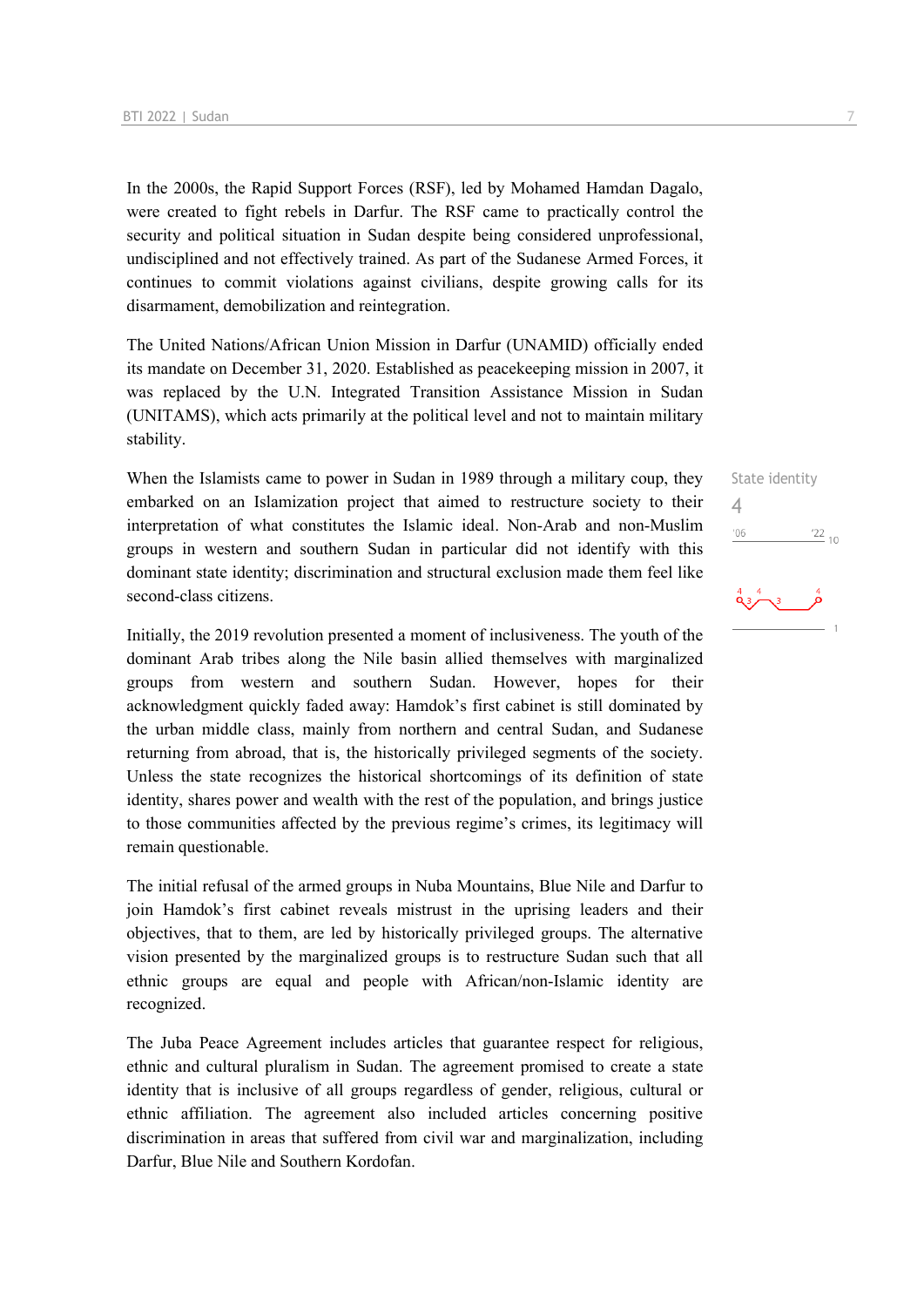The 2019 revolution's main slogan, "Freedom, Peace, and Justice," disregarded the strong influence religion had under the Inqaz regime, and in fact, many youths protesting were actually from Islamic families who find Shariah appealing.

However, a significant number of protesters consider a secular system to be the only to accommodate the diversity of Sudanese people. The youth led by the Resistance Committees stated that "they would rather starve before being governed again by the Islamists." Without a doubt, the debate over the relation between religion and the state will require further deep debate after free and fair elections have been conducted and a parliament established.

Upon assuming office in September 2019, the transitional government embarked on several steps that changed the theocratic nature of the state, such as legal reforms including the abolishment of the Islamic public order law and permission for non-Muslims to drink alcohol, banished in 1984.

The historical Juba peace agreement of October 2020 promises to create a nationstate that is inclusive of all groups without the interference of religious dogmas. However, the difficulty of such developments became obvious in the 2020 "curriculum crisis." After Omar al-Qarray, known to be affiliated with the Republican Party, with ideological inclinations contrary to the Islamic trend, was appointed to oversee curriculum changes in the Ministry of Education, a fierce debate broke out between those favoring less religion-inspired teaching materials on one side, and politicians, clerics and journalists with Islamist leanings on the other. The controversy intensified after the leak of a new history book proposal for sixth graders, containing Michelangelo's painting, "The Creation of Adam," which for many conservatives depicts "the divine self." After heated debates that also occurred on social media, the prime minister froze the proposed curriculum changes, al-Qarray resigned, and a "national committee" was formed to review the controversial book. Hamdok's decision was criticized as favoring the Islamists, while compromising the advice of experts in the Ministry of Education.

Basic services, such as access to sanitation and improved water sources, were already underdeveloped before the 2019 revolution, at 24% and 56%, respectively, according to World Bank data from 2014 and 2015. Health and education services were largely insufficient, particularly in remote regions.

Since the ouster of the Inqaz regime, Sudan has witnessed further financial collapse. The ability of the state apparatus to provide basic services, even in Khartoum, has been largely destroyed. Instead, Neighborhood Resistance Committees (NRC) now play a central role in the provision of basic services. These informal local networks have shifted from being "soldiers of the revolution" to assuming executive duties. This includes monitoring flour and fuel distribution – tasks which often are not within their competence.

No interference of religious dogmas 4  $-06$  $\frac{22}{10}$ 



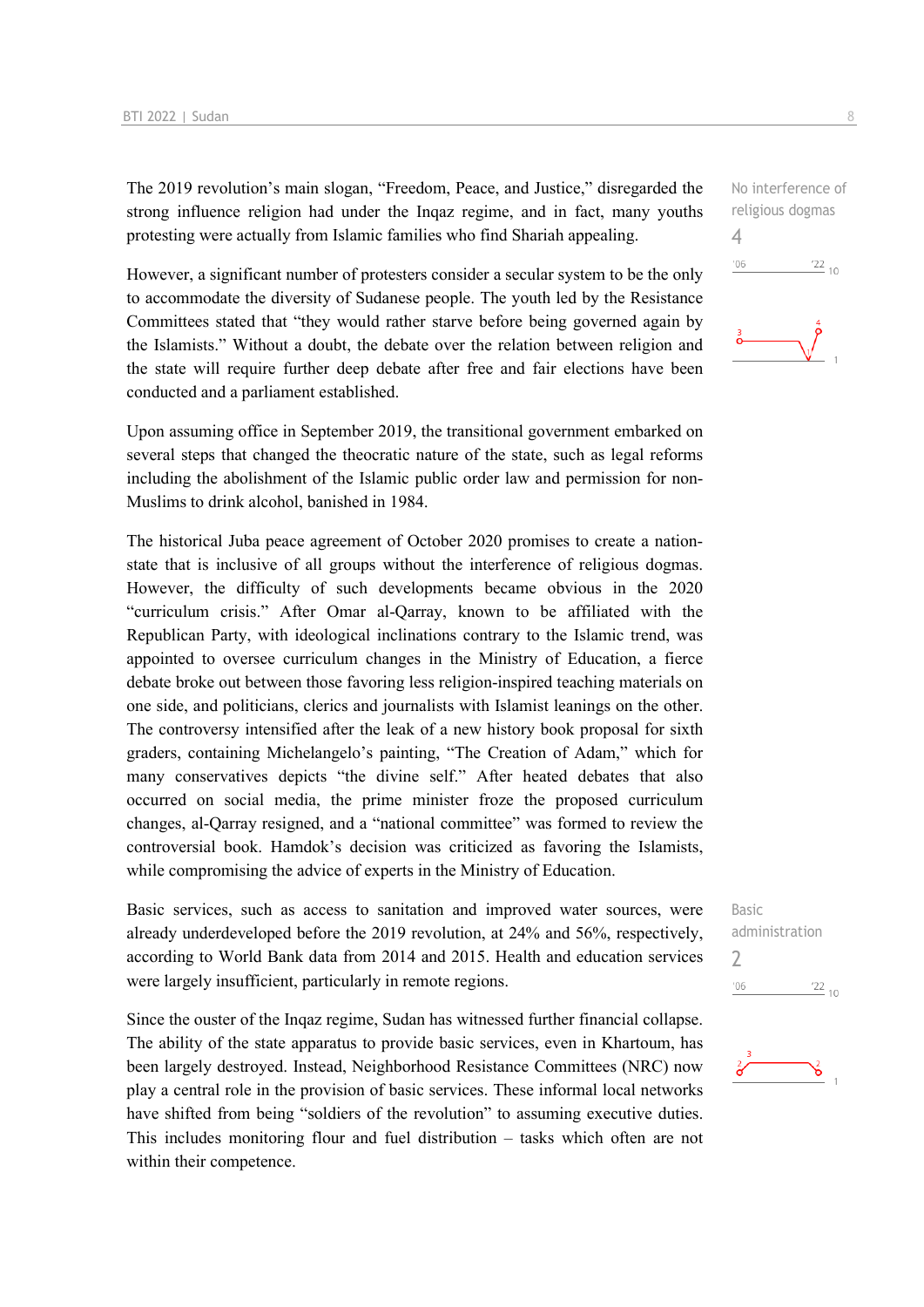In Khartoum, unreliable internet connectivity and frequent power outages of up to 10 hours a day escalate popular discontent. Mismanagement and incompetence, partly resulting from the dismissal of former regime members, plague the electricity sector, which also lacks the necessary hard currency to purchase fuel for its thermal plants.

Public transportation is largely underdeveloped, expensive and dangerous – overland minibuses drive at high speeds on bad roads. Deadly road accidents have become part of everyday life. Ongoing construction of the new international airport south of Khartoum was indefinitely stopped in 2020 for financial reasons.

Health facilities were overwhelmed by the COVID-19 pandemic. The government established a designated health center with 103 beds and 23 intermediate and intensive care units (ICU) in Khartoum. Doctors without Borders established another COVID-19 treatment center in Omdurman Hospital with 20 beds. ICU beds in private clinics cost up to \$1,000 per day, exclude other medical costs, and are thus only for the wealthiest members of the population. The pandemic has also hampered education and waste management, among other services.

The government received donations to combat the second wave of the pandemic and promised to subsidize medicine. In December 2020, the Ministry of Health announced that Sudan will provide 8.4 million COVID-19 vaccines.

#### **2 | Political Participation**

Omar al-Bashir ruled the country for 30 years without free and fair elections. The constitutional declaration signed during the 2019 revolution provides for general elections at the end of the transition period, which, after the 39 month-period starting with the Juba Peace Agreement of October 3, 2020, are now planned for 2024. Before embarking on general elections, legal, political and economic conditions must be first met, including a new electoral law agreed upon by all political forces, a reliable population census in all regions, the establishment of an independent electoral commission, and the creation of political party structures, electoral capacities and logistics.

However, there are important indirect conditions that need to be met as well, before free and fair elections can be conducted, such as comprehensive peace, economic reforms and the return of IDPs to their original areas. The proliferation of arms and the existence of militias and armed groups does not make for a conducive atmosphere for elections. An essential condition is to create an environment that allows political parties and individuals the freedom to communicate, move about and hold election campaigns.

Free and fair elections  $\overline{\phantom{0}}$  $-06$  $\frac{22}{10}$ 

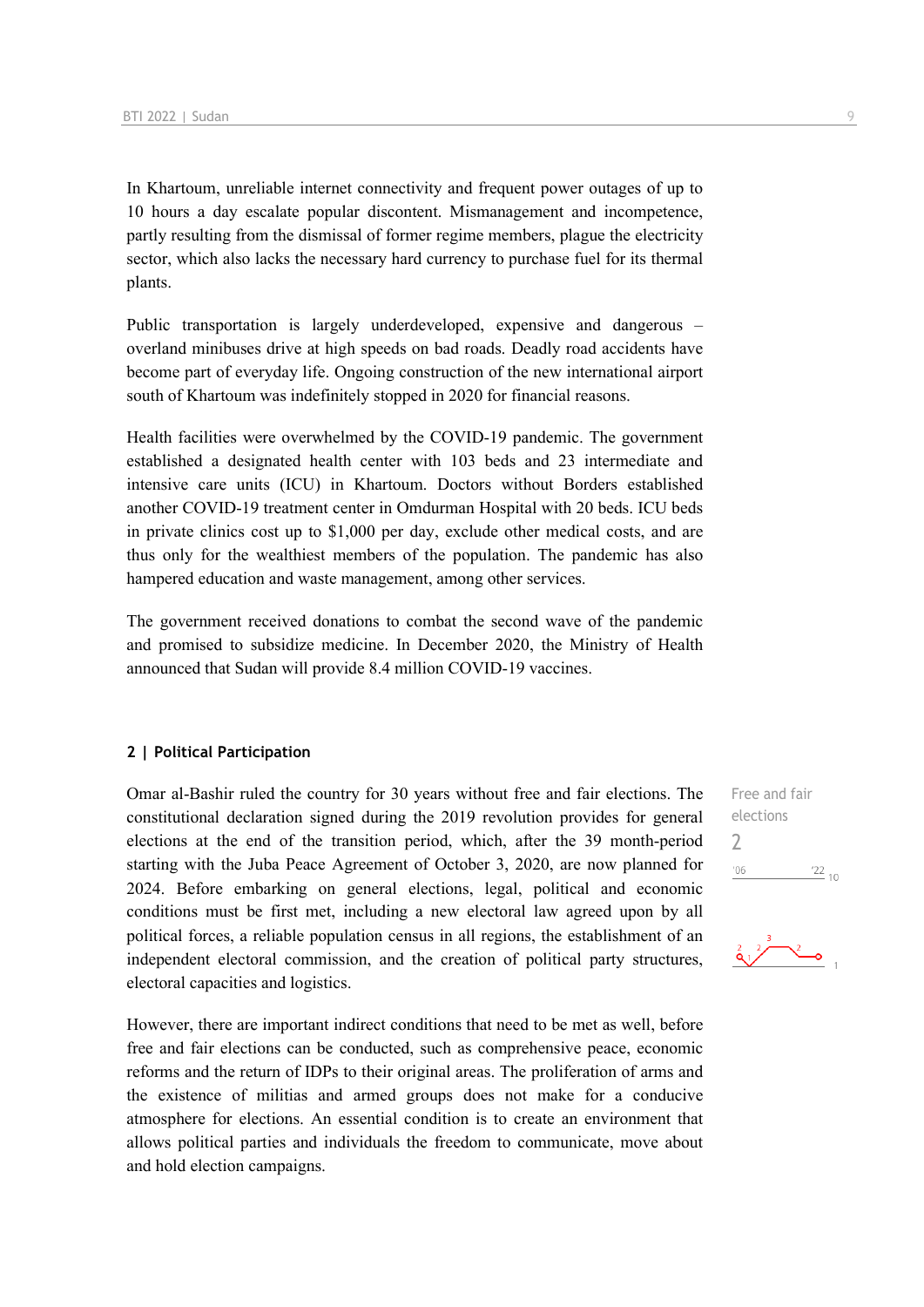Some political forces, such as the Umma Party, have expressed dissatisfaction with the transitional government and called for early elections. This call was widely criticized, as Sudan is not ready for elections after three decades of dictatorship, the weaknesses described above and the additional hardships from the COVID-19 pandemic.

The transitional government – both the Sovereignty Council (SC) and the cabinet – are meant to oversee the 39-month long transition period but lack electoral legitimacy. The SC comprises 11 members, five from the Military Transitional Council and six from the Forces of Freedom and Change (FFC). Headed by Lt. Gen. Abdel Fattah al-Burhan, the SC appoints the prime minister and approves the appointment of ministers, governors, members of the Transitional Legislative Council, the chief justice, Supreme Court judges, Constitutional Court members and the Attorney General. The cabinet, led by Prime Minister Abdalla Hamdok, comprises 25 ministers, including four women, among whom Asma Mohamed Abdalla became Sudan's first female foreign minister.

The capacity of Sudan to transform to good governance practices is tested severely by the fact that Rapid Support Forces (RSF) leader, General Mohamed Hamdan Dagalo, ended up the de facto ruler of the country. Begun as a militia linked to horrors committed in the Darfur region, the RSF became not only a difficult actor in the political and security equation in Sudan but also runs a parallel economy that is growing stronger by the day.

The Constitutional Declaration stipulated the formation of a Transitional Legislative Council (TLC), meant to enact legislation, monitor the cabinet, approve the state budget and ratify agreements and treaties during the transition period. Although the Constitutional Declaration also stipulated that the TLC shall be formed and assume its duties within 90 days of the date of the signing of the declaration, it has not yet materialized. The last date for announcing the TLC's formation was January 28, 2021, but this was again postponed, and no further information was provided.

The Constitutional Declaration acknowledges association and assembly rights for all people of Sudan. In contrast to the practices of the ousted Inqaz regime, there are few restrictions on assembly and association, with the notable exception of the former ruling National Congress Party and the former Trade Union Association, which both were banned in December 2019 by the committee for dismantling the previous regime.

The general atmosphere is relatively safe for citizens to exercise their assembly and association rights. Many civil society organizations, which had been closed down by the previous regime, reopened after the revolution. However, activists and members of the Neighborhood Resistance Committees continue to face intimidation, harassment, and threats from members of the security forces and the

Effective power to govern 1  $^{\prime}06$  $\frac{22}{10}$ 



Association / assembly rights 6 $n<sub>6</sub>$  $\frac{22}{10}$ 

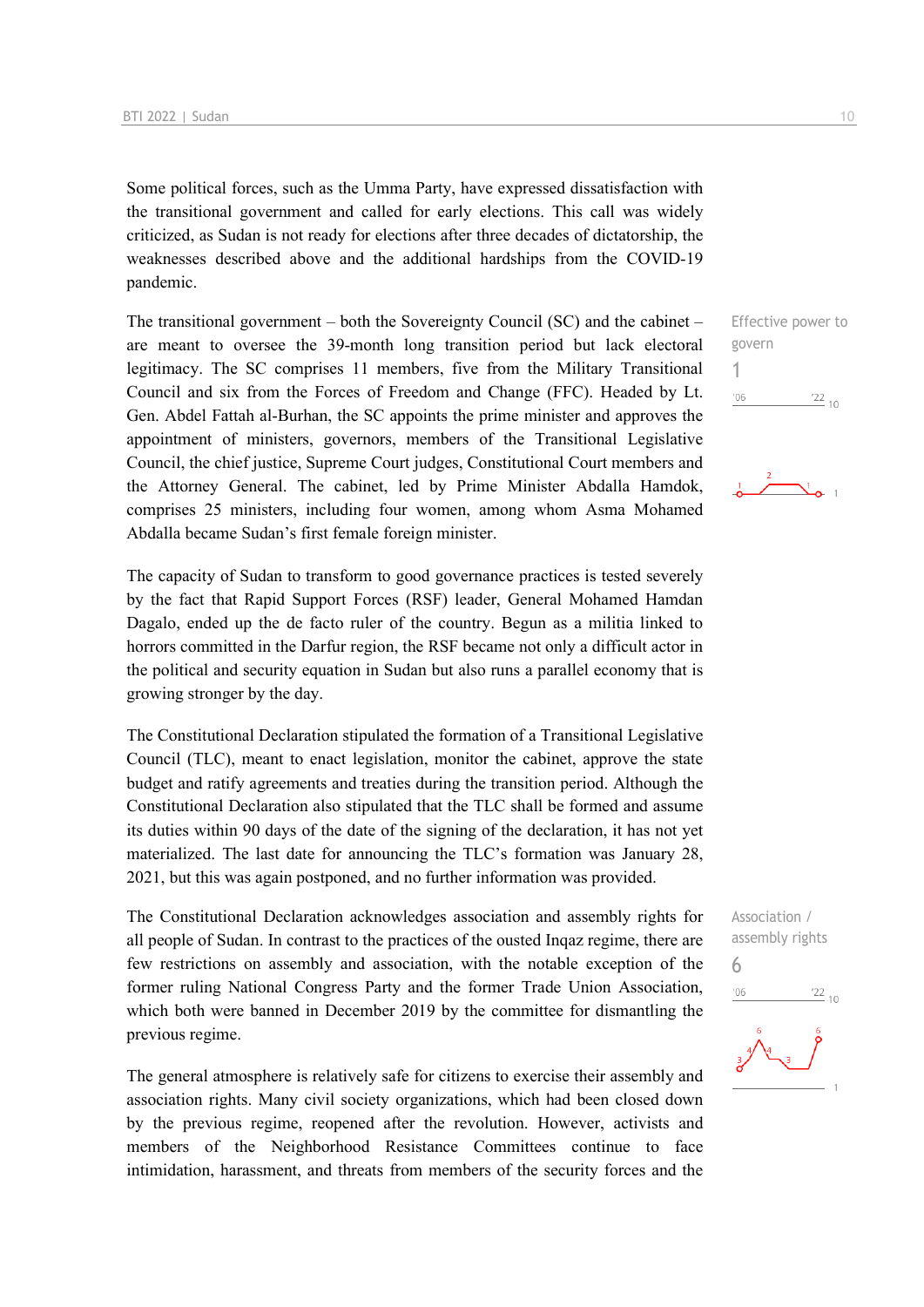previous regime. The government still uses tear gas as well as lethal ammunition to dissolve demonstrations; at every big demonstration, some protesters are killed.

COVID-19-related lockdowns lasted only for three weeks in April 2020, and by January 2021, all restrictions had been lifted.

During the period under review, there have been major improvements in the freedom of expression in Sudan. The number of newspapers has increased significantly, and no incidents of censorship have been reported. In addition, the content in reporting has improved, which now addresses issues of concern to people in their daily lives. While journalists are no longer subject to harassment, access to information remains nonetheless challenging, given the government's lack of transparent communication channels. Instead, unconfirmed rumors and conspiracy theories spread on various blogs and websites.

Individuals can express their opinions freely, and government policies are criticized openly. The military, however, is shielded from criticism, even with the new legislation. International researchers examining companies owned by the army have not been allowed to enter the country.

However, given that the formation of the legislative council is delayed, criticism of the government is often simply ignored.

Vocal activists associated with the former Islamist regime, such as Muammar Musa and Mohamed Ali al-Jizouly, have been imprisoned. Members of Resistance Committees, which played a central role in ousting the al-Bashir regime, are often arrested or interrogated, and many, such as 45-year-old Bahaa al-Din Nouri, have been killed by the RSF while held in detention.

The Ministry of Health regularly publishes statistics regarding the number of reported COVID-19 cases, recoveries and deaths. However, there is ambiguity and contradictory information regarding the measures, and miscoordination between the various government circles involved in handling the pandemic.

Freedom of expression 5 $\frac{22}{10}$  $06'$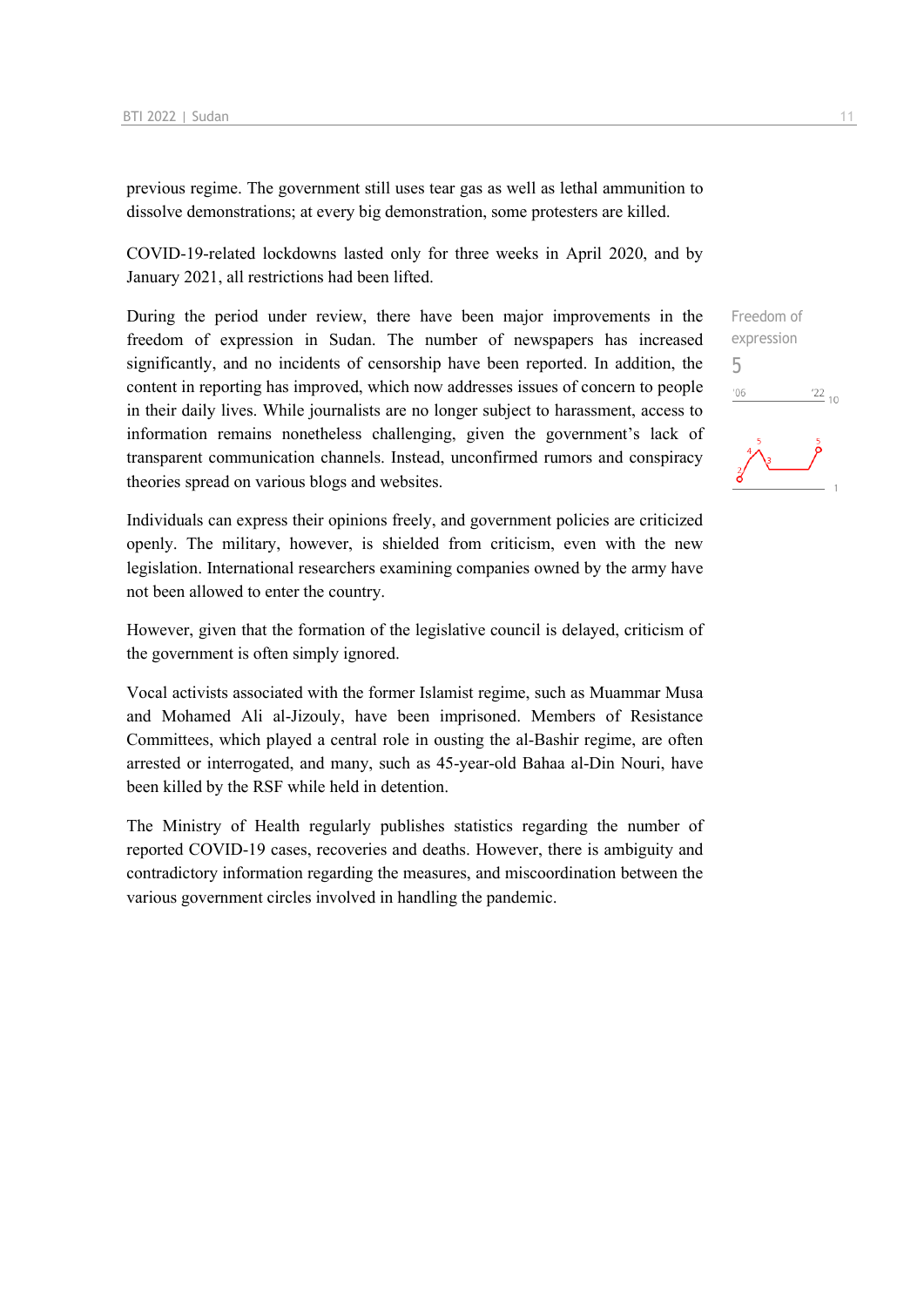#### **3 | Rule of Law**

Although the Constitutional Declaration stipulated the creation of a Transitional Legislative Council (TLC) within 90 days of the date of the signing of the declaration, its establishment has been delayed several times. The pandemic was one reason for this delay, but other factors have contributed as well, including the Juba Peace Agreement, which demanded a redistribution of TLC seats to its signatory parties.

The TLC shall consist of 300 members; no less than 40% shall be women. Initially, it was foreseen that 67% of TLC members will come from the FFC and 33% from the other forces that participated in the revolution. Following the signing of the Juba Peace Agreement, the Constitutional Declaration was amended to grant the armed movements that signed the agreement 25% of cabinet posts, three seats on the SC, and 25% of the seats on the TLC. This recalibration meant that 165 seats (55%) would be reserved for FFC, 75 seats (25%) for the armed movements that signed the agreement, and 60 seats (20%) for others in consultation between the FFC and the military. The Sudanese Professional Association, the main component in the FFC, strongly criticized this redistribution.

Until the TLC's formation, the Sovereignty Council and the Council of Ministers hold joint meetings that allow them to exercise legislative powers and pass legislation. Both entities have been strongly criticized by activists and political forces to the effect that they are not interested in the formation of the TLC and prevent the Resistance Committees from having representation on the TLC, which, it is said, they fear might complicate their exercise of legislative power. The delay in forming the TLC is also believed to be due to waiting for the two armed movements that did not sign the peace agreement, the SLM/A's al-Nur faction and SPLA-North's al-Hilu faction, to sign it and subsequently allocate seats to them on the TLC.

The Constitutional Declaration identified the Supreme Judicial Council, the Judicial Authority and the Constitutional Court as national judiciary bodies. The Supreme Judicial Council replaces the former National Judicial Service Commission and selects the president and members of the Constitutional Court and the chief justice and his deputies. According to the Constitutional Declaration, the Judicial Authority shall be independent of the Sovereignty Council, the cabinet and the TLC. The chief justice serves as head of the judicial authority and president of the National Supreme Court and shall be responsible for administering judicial authority before the Supreme Judicial Council. The Constitutional Court is an independent court and separate from the judicial authority. It is competent to oversee the constitutionality of laws and measures, to protect rights and freedoms, and to adjudicate constitutional disputes.

Separation of powers 2 $06'$  $\frac{22}{10}$ 

 $\frac{2}{16}$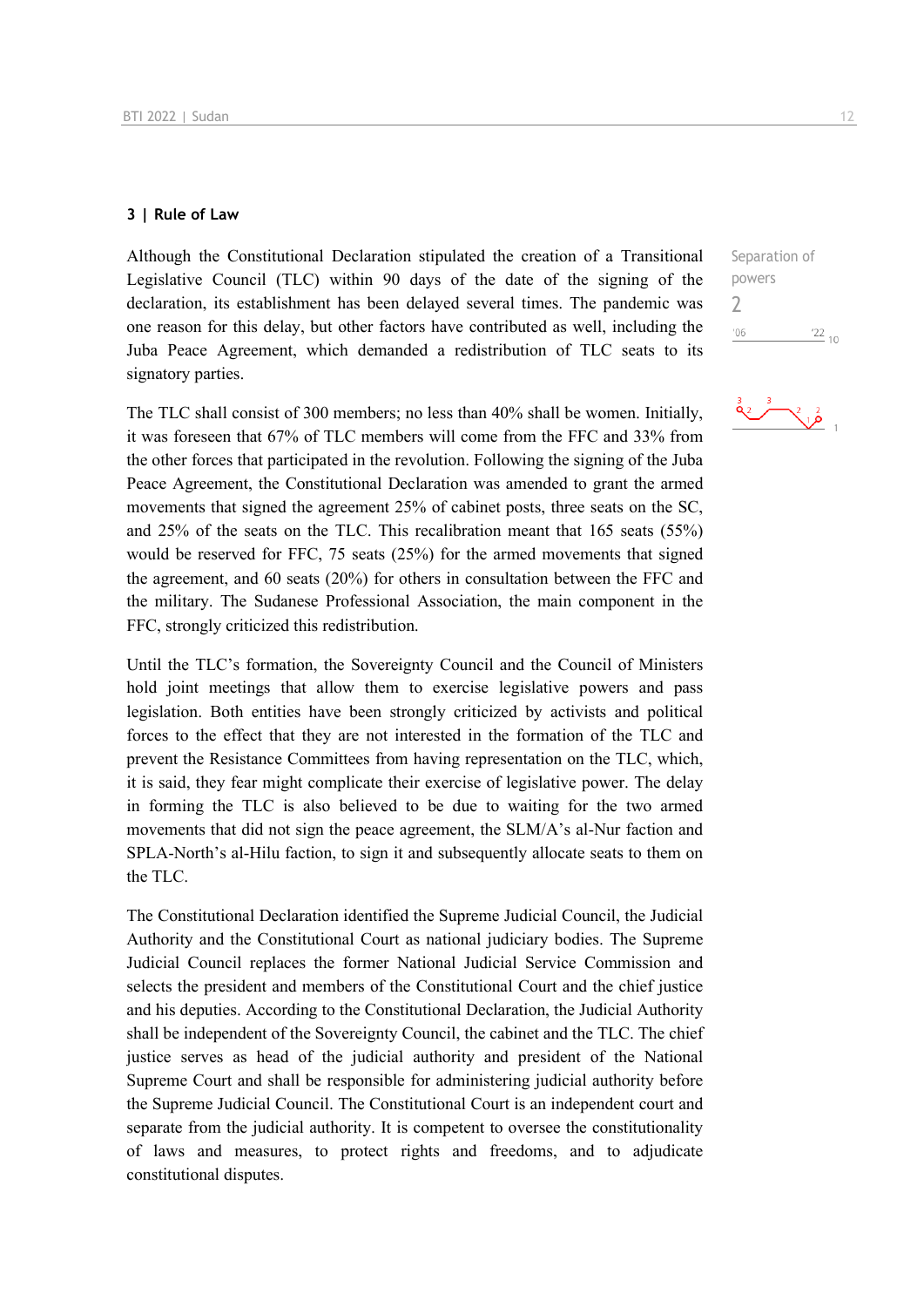The Sovereignty Council appointed a chief justice and attorney general in consultation with the FFC in October 2019, following the controversy over which body has the right to make the appointments. The appointments came after pressure from protesters, who demanded the prompt appointments of the chief justice and attorney general in September 2019.

Since the signing of the Constitutional Declaration in August 2019, the debate over the appointment of the chief justice and the public prosecutor has continued between the FFC and the military members of the Sovereignty Council, who objected to the FFC's candidates.

The controversy surrounding the appointment of the chief justice and the public prosecutor was that the Constitutional Declaration granted the authority to elect these two positions to the Supreme Judicial Council. However, the FFC saw the necessity of appointing a chief justice and public prosecutor temporarily, before the formation of the Supreme Judicial Council and the attorney general, to prevent loyalists of the former regime in the two agencies from controlling the two important positions and to ensure that members of the ousted al-Bashir regime are held accountable. As this controversy intensified, thousands of Sudanese demonstrated in Khartoum in September 2019 to demand the appointment of a chief justice and a public prosecutor.

In October 2019, the controversy over appointing a chief justice and public prosecutor was settled after the Sovereignty Council agreed with the FFC as to the names of the candidates for these positions by appointing Judge Ni'mat Abdalla as chief justice and former Judge Tajalsir al-Hibir as public prosecutor. Ni'mat Abdalla is the first woman to assume this position in the Arab world and the fifth woman in Africa.

The Salvation Regime Dismantlement Committee was formed in November 2019 to dissolve the former ruling National Congress Party. A total of 150 judges believed to have belonged to the former regime have been dismissed by this committee.

The transitional government rests on a power-sharing deal between the military and civilians. Prime Minister Abdalla Hamdok has often described this model as a "smart partnership that will guarantee a smooth transition toward democracy." However, many Sudanese people express their suspicion toward this "partnership" and consider it rather a coup d'état that undermined the revolution. This impression came as a result of an expansion in the military's grip on power, while civilians in the government become weaker by the day. Even more disturbing is the fact that military members of the Sovereignty Council are believed to have been involved in the planning and implementation of the Khartoum massacre that dispersed a sit-in on June 3, 2019, and resulted in more than 128 deaths, many injuries, and others protesters missing. Although a committee was established to investigate this massacre and bring justice to those affected, the perpetrators who sit on the

Independent judiciary 3  $^{\prime}06$  $\frac{22}{10}$ 



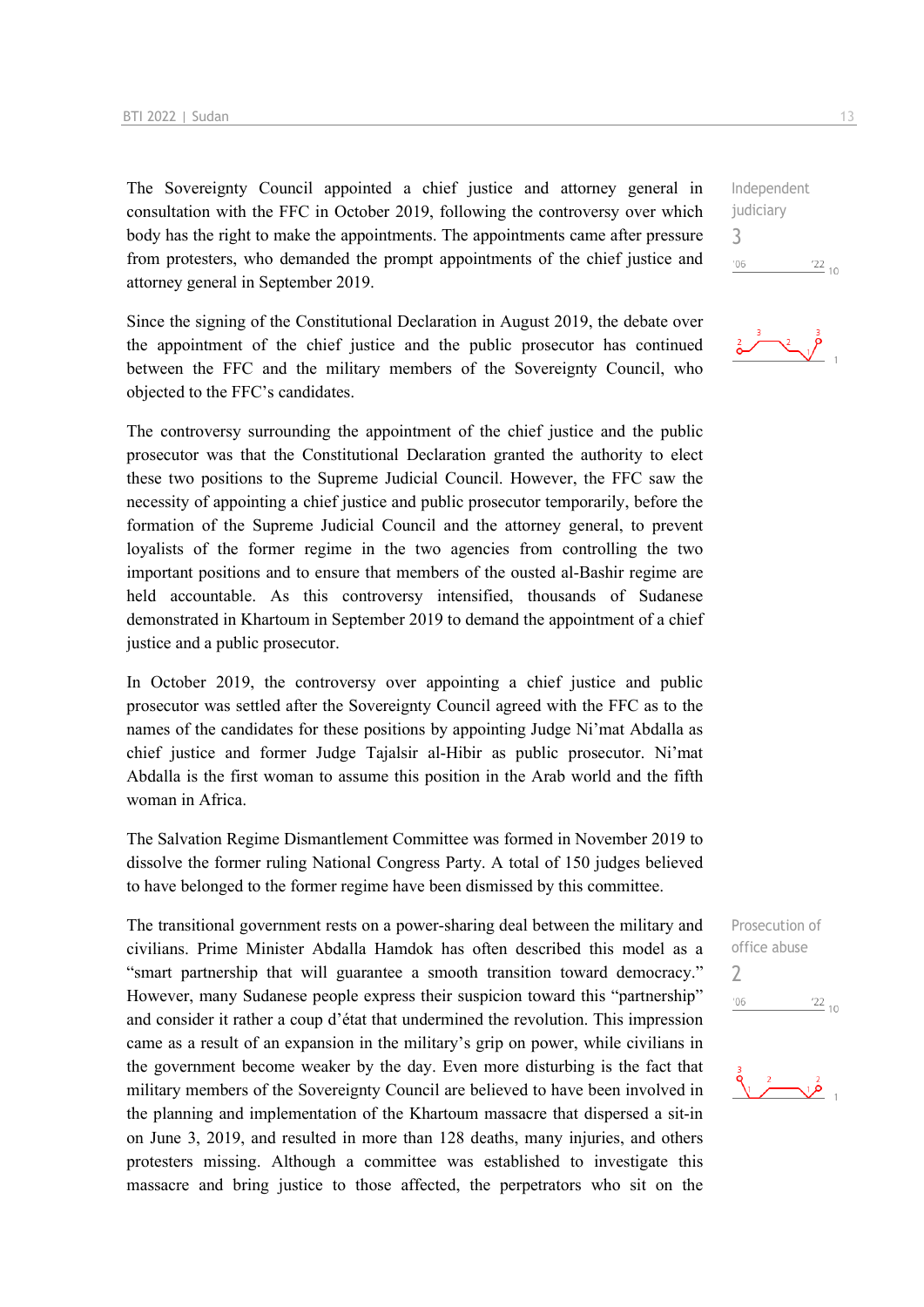Sovereignty Council have not been held accountable by legal prosecution, as they enjoy immunity. The slow performance and delayed progress of this committee made many who await justice believe that the rule of law is undermined as long as those involved in the massacre are in power.

The military has also penetrated the economic sector outside the jurisdiction of the Ministry of Finance. The Sudanese army has a significant share in various economic areas, such as industry groups, manufacturing companies, large factories, and finance and insurance companies. The army is also active in the fields of agriculture and livestock production, construction, and medical services and hospitals. These companies provide the Sudanese army with its own resources that, however, consume a significant amount of the general budget. Corruption is not investigated at all.

Real reforms and prosecution of those responsible for the most serious violations are still required. The government has affirmed its commitment to holding violators accountable, including cooperation with the International Criminal Court, which has issued arrest warrants for former President al-Bashir and four others for committing atrocities in Darfur. However, progress in this regard has been very slow.

Since his removal from the presidency on April 11, 2019, al-Bashir has been imprisoned in Kober Central Prison. In July 2020, a trial of the former president and 27 others accused of financial corruption and acquiring illicit wealth, as well as plotting the June 1989 military coup and undermining constitutional order began. The judge responsible, Essam Eldin Mohamed Ebrahim, stepped down in December 2020 after nine sessions for health reasons. In January 2021, the trial resumed under Judge Ali Ahmed Ali. The defense has requested that the criminal case be dropped. The trial was interrupted by the COVID-19 pandemic.

Civil rights are codified in the Constitutional Declaration. However, in practice, fundamental rights are violated. There are attacks on civilians in many parts of Sudan, including in Darfur, where the conflict continues. Mechanisms and institutions for prosecuting, punishing and redressing violations of civil rights are largely ineffective.

Three opposition activists, Mohamed Ali al-Jizouly, Muammar Musa and Michael Boutros, have been detained since July 2020. After vocally criticizing the transitional government, they face serious charges that include spreading false information, terrorism and crimes against the state. The government has faced criticism for keeping them in detention without trial; there are allegations that they have been subject to torture in detention. In December 2020, anger arose over the death of 45-year-old Baha al-din Nuri after he was tortured to death during an "investigation" in Rapid Support Forces' detention. Baha, who was a member of the Resistance Committee in the Kalakla area, South Khartoum, had been abducted by RSF personnel; five days later, his body, showing signs of torture, was found in the

Civil rights 3 $'06$  $122_{10}$ 

 $\frac{2}{9}$   $\frac{2}{1}$   $\frac{3}{7}$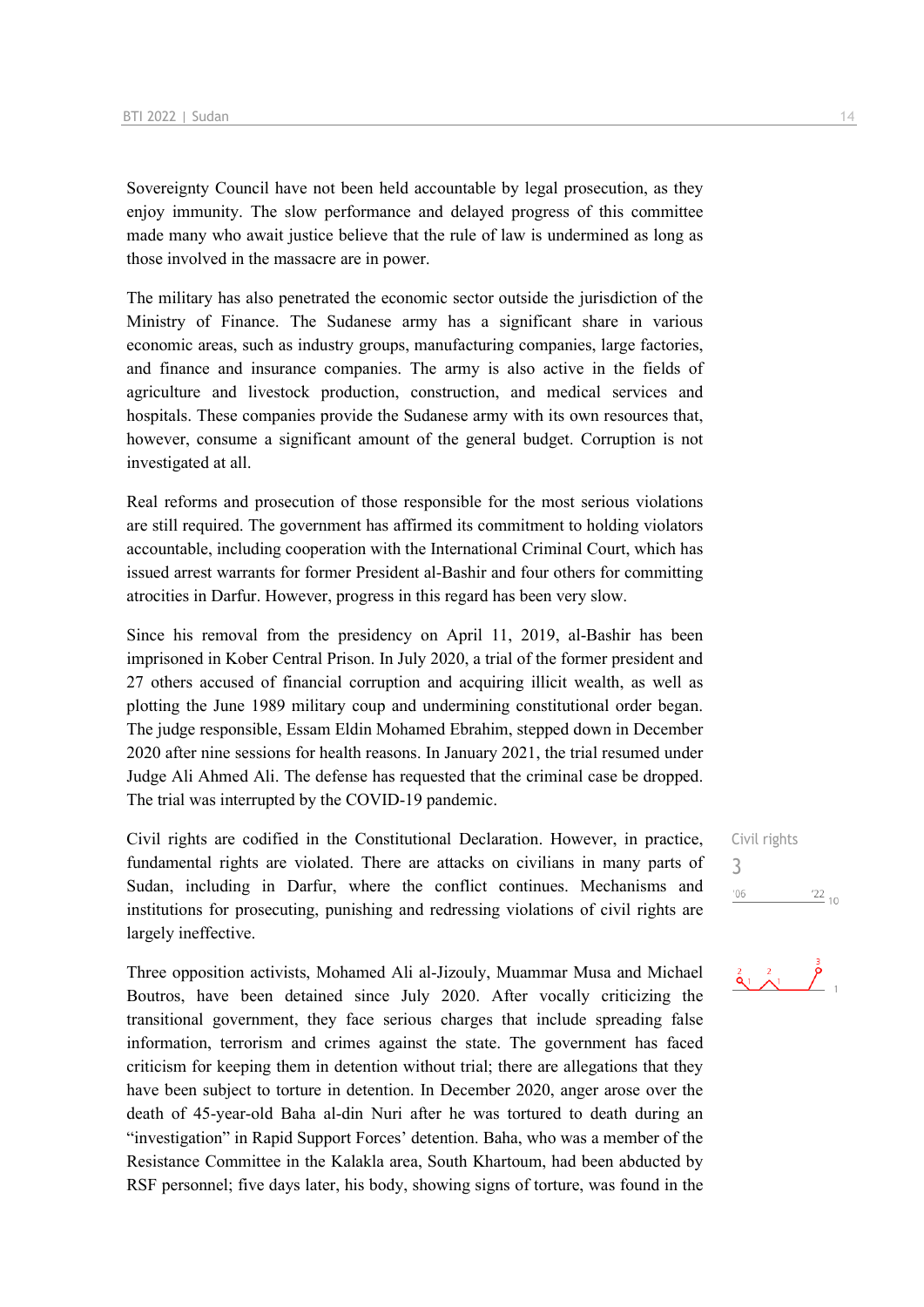mortuary of Omdurman Hospital. The RSF announced that all individuals who participated in the arrest of Baha were in custody and an investigation had been initiated.

Women continue to face various forms of gender discrimination. Violence against women is on the rise. Many cases of domestic violence against women and harassment in public and private spheres have surfaced. The government's response is lacking. In July 2020, however, the Ministry of Justice announced a new law that criminalizes female genital mutilation (FGM), which according to U.N. estimates, 87% of Sudanese women have undergone. Irrespective of its criminalization, it is likely that FGM practice will persist as it is deeply rooted in the cultural norms of various Sudanese communities. There is a high probability that the practice will continue illegally under bad conditions that increase health risks to girls. Thus, in addition to the law, the government, civil society organizations and women's activists need to intensify their efforts to raise people's awareness of the physical and psychological damage resulting from this harmful practice.

#### **4 | Stability of Democratic Institutions**

While the Constitutional Declaration provides the means for organizing a differentiated democratic system, all the currently existing transitional institutions lack democratic legitimacy. This includes the Sovereignty Council and the cabinet. The Transitional Legislative Council (TLC) is yet to be established. The Sovereignty Council and the Council of Ministers jointly exercise legislative functions and pass legislation. Given the post-revolutionary moment, combined with the economic hardships and challenges resulting from the COVID-19 pandemic, the performance of these institutions is limited. This includes the judiciary and administrative units at the local level.

While the signatory parties to the Constitutional Declaration and the Juba Peace Agreement have officially endorsed Sudan's transformation to a democracy, the actual commitment to democratic institutions is only rhetorical for most parties, and the establishment of democratic institutions remains among the least critical of the government's priorities. This has become apparent in the repeated postponement of the establishment of TLC: the Sovereignty Council and the Council of Ministers are both suspected of delaying its establishment to prevent external control of their own proceedings. Other relevant actors, such as political parties, associations, interest groups and civic organizations are highly critical of the repeated postponement of the creation of the TLC.

The establishment of the United Nations Integrated Transition Assistance Mission in Sudan (UNITAMS) in June 2020 by the U.N. Security Council has been officially welcomed by Sudan's political representatives, but actual cooperation so far is limited. The UNITAMS mandate is expressis verbis support for Sudan's Performance of democratic institutions 1  $'06$  $\frac{22}{10}$ 

$$
\begin{array}{c}\n1 & \lambda \\
1 & \lambda\n\end{array}
$$

Commitment to democratic institutions  $\overline{\phantom{0}}$  $^{\prime}06$  $\frac{22}{10}$ 

 $\frac{2}{3}$   $\sqrt{2}$   $\frac{2}{9}$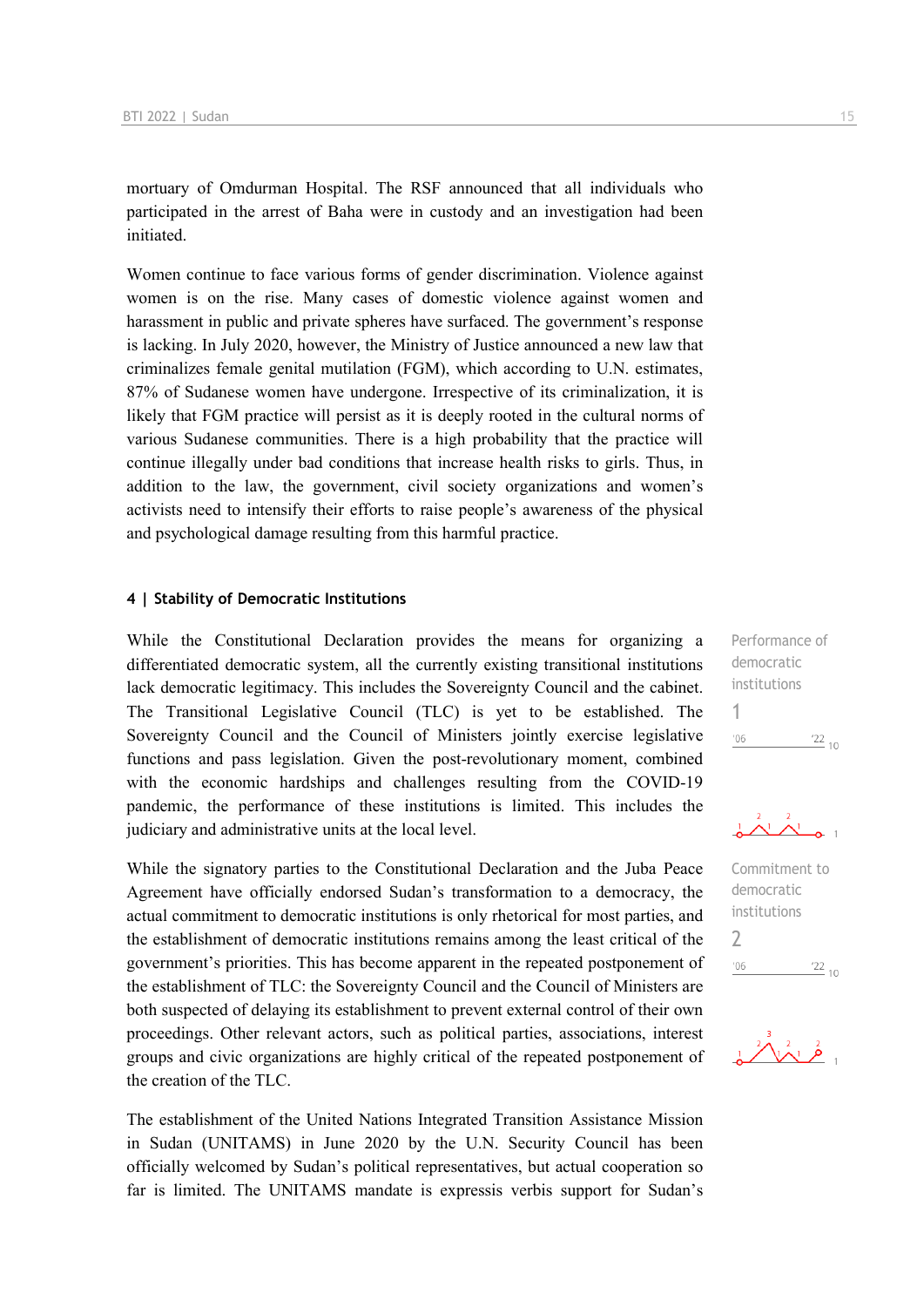political and economic transformation, including the establishment of democratic institutions. However, the UNITAMS only started delivering on its objectives in January 2021 after UNAMID, the joint U.N./African Union Mission in Darfur, was formally closed on December 31, 2020.

#### **5 | Political and Social Integration**

During the Sudanese protests in 2018 – 2019, a coalition of political parties, rebel groups and civil society organizations signed the Declaration of Freedom and Change, which called for regime change and created the Forces of Freedom and Change (FFC) that led the revolution until President Omar al-Bashir's removal in April 2019. Some political parties that joined the FFC include the Sudanese Communist Party, the Arab Socialist Ba'th Party, the National Unionist Party, the Arab Democratic Nasserist Party, the Umma Party, the Sudanese Congress Party, the Sudanese People's Liberation Movement, the Justice and Equality Movement, the Republican Brotherhood, and others. Internal fragmentation in the FFC, as well as in Sudan's overall party system, is high.

In April 2020, the Umma Party suspended its activities with the FFC, citing poor performance by the transitional government, and called for a radical reform of the transition. In November 2020, the Communist Party withdrew from the FFC, objecting to the government's policies in support of economic liberalization.

In November 2019, the authorities banned the activities of the former regime's National Congress Party, confiscated its properties and arrested its leaders, accusing them of creating chaos, organizing vandalism, looting and burning properties. Through social media, NCP members had called on the Sudanese people to oust the transitional government, citing the deterioration of economic conditions, and called on the military to take power and lead the transition period.

Citing deteriorated economic and political conditions, the Popular Congress Party (PCP), which was established by the Islamist leader Hassan al-Turabi in 1999, also called in October 2020 for the dissolution of the transitional government. It however demands the replacement of the FFC-dominated cabinet with a government of national competencies, to accommodate all of Sudan's parties, prepare for elections and leave national issues, such as the constitution and state identity, to an elected parliament.

Reform Now is a movement that defected from the former ruling National Congress Party, founded by the Islamist leader Ghazi Salah al-Din in 2013. With an Islamist orientation, it supported the revolution that ousted the al-Bashir government. However, Reform Now opposed the transitional government's peace agreement with Israel, considering this not to be part of the mission of the transitional government nor of the Sovereignty Council.

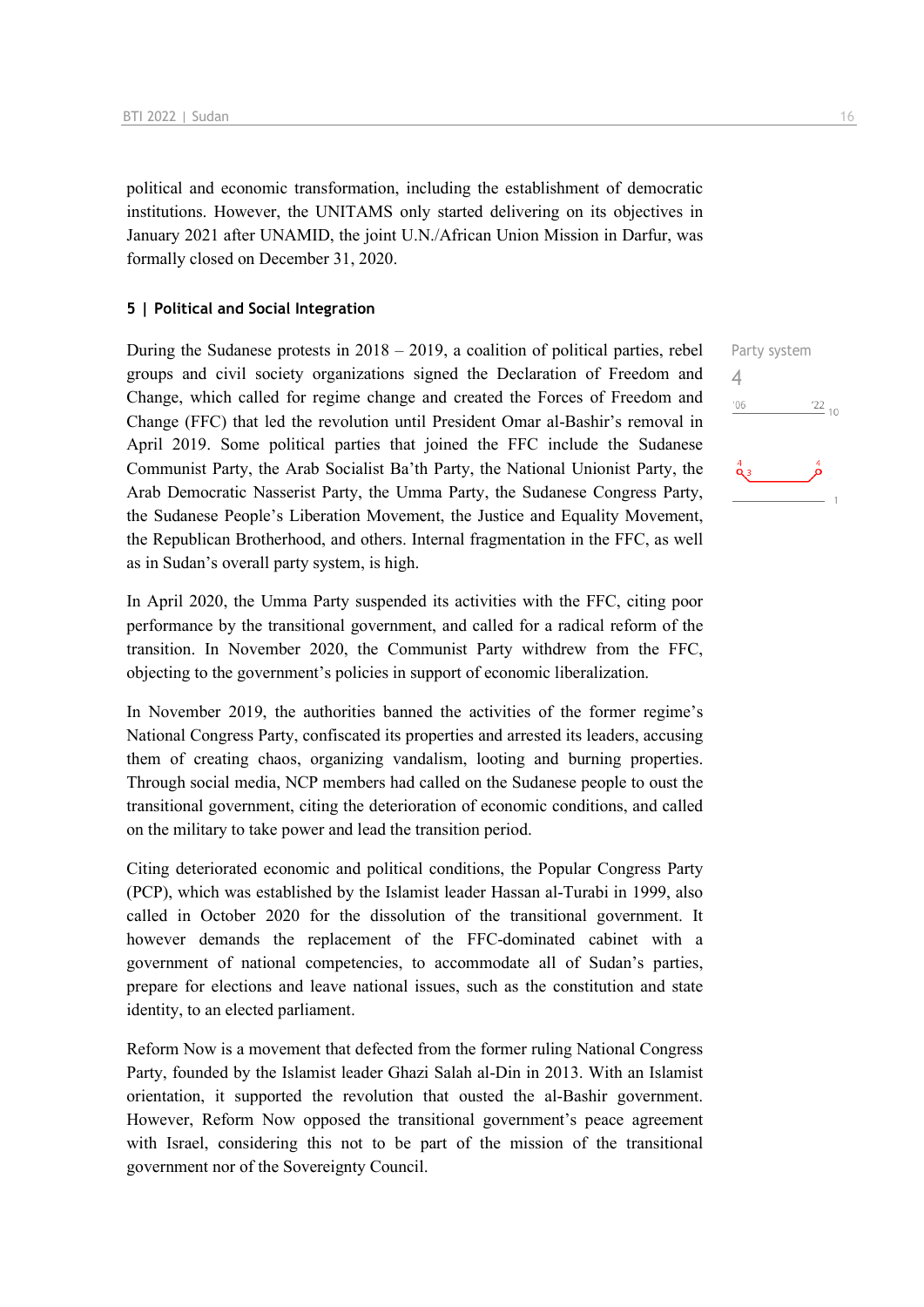Political parties in Sudan have a difficult history. The Inqaz regime systematically demonized them during its three decades in power. In consequence, Sudanese have lost their faith in the ability of current political parties to bring about change. In a 2018 Arab Barometer poll, only 15% of Sudanese indicated they trusted political parties. The youth, who are largely unsatisfied with the established political parties, are encouraged to establish new parties that represent their interests.

The 2019 revolution and the preceding months of mass protests were a moment during which interest groups succeeded in cooperating and uniting under the leadership of the Sudanese Professionals Association (SPA), which is an umbrella of various Sudanese trade unions (the Doctors Union, Teachers Union, University Lecturers Union, Engineers Union, Veterinarians Union, Layers Democratic Alliance, Sudanese Journalist Network, Sudanese Engineers Association, and the Pharmacist Committee). Together with the FFC, the SPA led the uprisings in various regions of Sudan. The SPA was widely celebrated, and accumulated trust during the protests. Internal conflicts within SPA surfaced in 2020, and trust in the organization's capacity to support the democratic transformation of Sudan has diminished. In June 2020, divisions within SPA escalated as various components of the coalition protested the election of the new secretariat, citing a deformed election process. This division reflects the political cleavages between the revolutionary currents that call for the continuation of the revolution and those that call for compromise and support the current partnership between civilians and the military.

The Campaign to Protect the Right to Life is among the active groups with a visible impact. Established by activists and a dozen civil society organizations in August 2020, the campaign is a response to continuous violence that results in killings and wounding of hundreds in several regions of Sudan. The campaign that includes Resistance Committees, the December Revolution Martyrs' Families Organization and the Darfur Lawyers' Association demands protection of the right to life as a non-negotiable right, an immediate cease-fire, and the non-use of violence against civilians in all its forms, whether murder, rape, intimidation or looting. It calls on the Sudanese army to protect civilians in conflict areas and along the border, and on the government to achieve immediate accountability for war victims. The campaign stresses the need for the transitional government to disclose information about murders and aggression against unarmed civilians, while publishing the names of the victims, explaining the circumstances of the crime and holding the perpetrators accountable decisively to prevent impunity. The campaign's activities include local events organized in collaboration with Resistance Committees, as well as seminars on themes related to the protection of life, violence against women and the fight against hate speech in society.

Interest groups

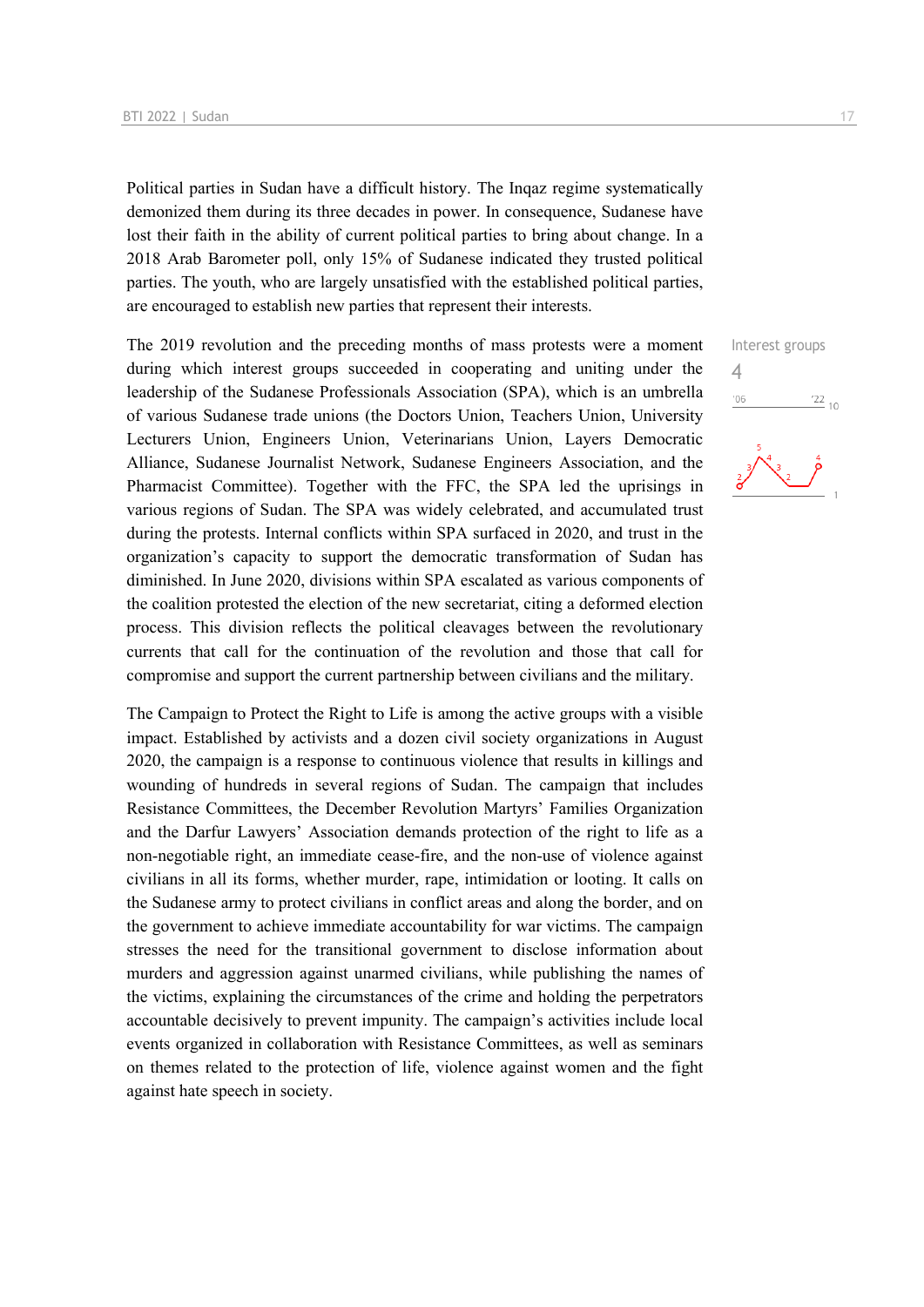While the popular protests against the Inqaz regime in 2018/2019 can be read as a widespread longing for democratic governance across the country, data tell a different story. An Arab Barometer report with findings from representative polls conducted in fall 2018 – shortly before the protests started – showed that only 42% find democracy "always preferable to any other form of governance." Support rates were higher among the young and those with higher education.

Data from the Afrobarometer, collected in July and August 2018, paint a more positive picture however: "Sudanese were widely supportive of democracy and the rule of law" – 62% saw democracy as preferable to any other form of government.

When the Inqaz regime adopted economic liberalization and free-market policies, austerity measures were introduced and government spending significantly reduced. These policies left many people vulnerable to poverty and economic hardship. Several social self-organizations were created to bridge some of the gaps caused by neoliberal policies. Various youth initiatives were established to respond to needs and crises, such as Nafeer, which was established to provide aid to those affected by flood disasters. Shari' al-Hawadith is another youth initiative that provides humanitarian aid to help patients in need of medicine, financial support or blood transfusion.

What is common among most of these self-help groups is that they are led by youth on a voluntary basis, and they utilize social media and crowdfunding to collect donations. In rural areas, people came together to build social services according to community needs. These include schools, health centers, water provision, mosques, electricity and paved roads. Most of these community projects were funded by remittances from Sudanese living abroad.

The sit-in between April 11 and June 3, 2019 was a moment in the contemporary history of Sudan, during which solidarity and trust were felt and lived among citizens. Before their violent dispersal, protesters not only shared the objective of making the revolution successful, but also shared food, shelter and medical supplies.

The COVID-19 pandemic has positively affected Sudanese sense of solidarity and trust and the self-organizational capacities of civil society, as many initiatives were established to provide medical supplies. In general, the middle class in Khartoum is closely interconnected through uncountable weddings and funerals every year.

Approval of democracy n/a  $-06$  $\frac{22}{10}$ 

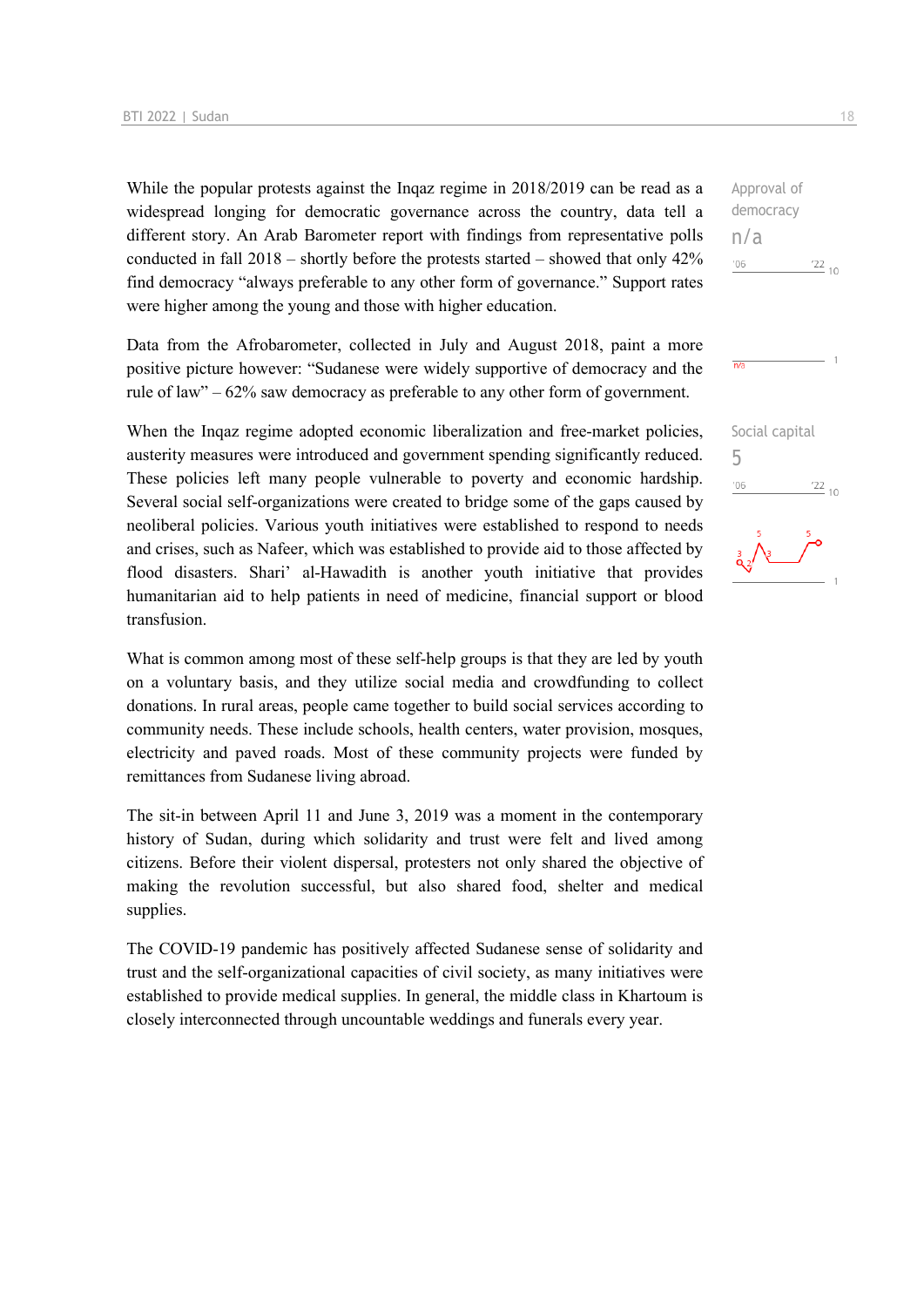# II. Economic Transformation

#### **6 | Level of Socioeconomic Development**

Since independence in 1956, Sudan has endured long civil wars that had tremendous costs on the human development of the country. Besides the millions who lost their lives, many had to flee their regions to seek refuge in major cities. Internal displacement has many socioeconomic consequences, including poverty and inequality. The wars have left entire communities living for decades in camps for internally displaced persons (IDPs) or on the margin of cities, excluded from society due to discrimination and a lack of the economic opportunities. Economic improvement and participation in the formal economy require a certain level of qualifications unavailable to people from conflict areas, which limits their opportunities to find decent employment. The vulnerability of IDPs is aggravated by structural exclusion, racism and discrimination that the previous government intensified by its discriminatory policies against people from western and southern Sudan, who are treated as second-class citizens.

The Inqaz regime adopted policies to empower loyalists from the Islamist movement and excluded the rest of the population from opportunities to accumulate wealth. Uneven development has been characteristic in postcolonial Sudan. The Inqaz regime intensified inequality between the different regions through marginalization and adopted policies to invest in development in central and northern Sudan, while excluding the rest of the nation.

According to the World Bank, Sudan's poverty rate rose from 40.5% in 2009 to 44.0% in 2014. The cutting of government subsidies left a significant segment of the population vulnerable to poverty. Sudan is ranked among the lowest countries in the world in terms of gender equality, scoring a meager 0.545 on the 2019 Gender Inequality Index. Inequality hinders women's presence in the public sphere and their contribution to it. With standards of living deteriorating, UNDP's 2020 Human Development Index ranked Sudan among the countries with only a low level of human development (170th out of 189 countries, with a score of 0.510). Sudan's inequality-adjusted HDI value shows an overall 34.7% loss due to inequality in 2018. Inequality in income distribution between different groups in society is aggravated by differential access to foreign currency in comparison to people who are stuck with the Sudanese Pound (SDG). The SDG went from ca. 50 to the euro to 400 to the euro on the black market during the reporting period.

The COVID-19 pandemic intensified poverty and inequality, especially during the lockdown. The majority of the population that are part of the informal sector found themselves in crisis. Food became scarce, and the government failed to support them.

#### Question Score

Socioeconomic barriers 1 $'06$  $\frac{22}{10}$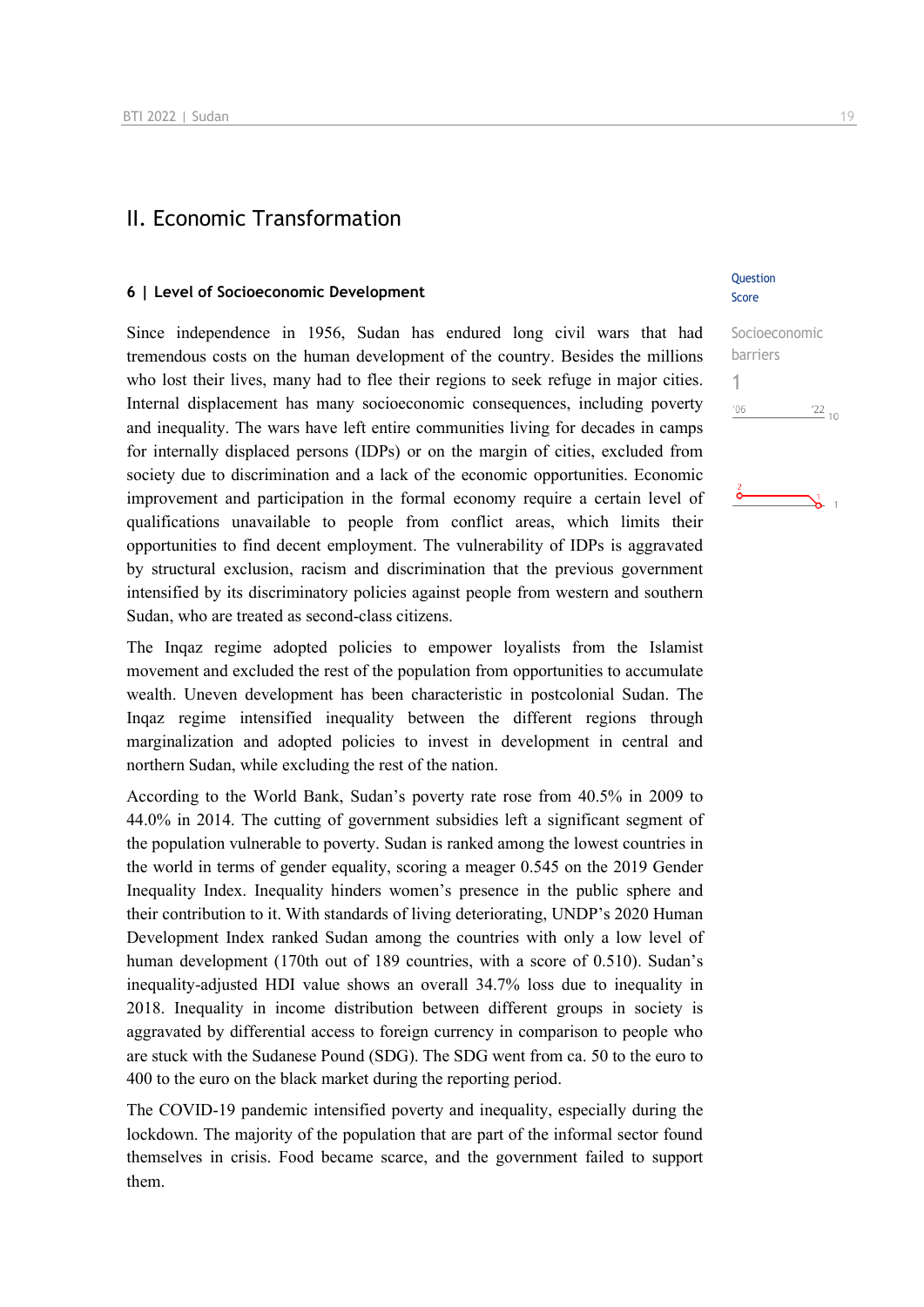| <b>Economic indicators</b> |          | 2017      | 2018      | 2019           | 2020    |
|----------------------------|----------|-----------|-----------|----------------|---------|
| <b>GDP</b>                 | S M      | 45017.2   | 34522.6   | 32250.4        | 26110.8 |
| GDP growth                 | $\%$     | 4.7       | 2.8       | $-1.3$         | $-1.6$  |
| Inflation (CPI)            | $\%$     | 32.4      | 63.3      | 51.0           | 150.3   |
| Unemployment               | $\%$     | 17.0      | 16.9      | 16.8           | 17.7    |
| Foreign direct investment  | % of GDP | 2.4       | 3.3       | 2.6            |         |
| Export growth              | $\%$     | 11.0      | 6.1       | 3.0            | $-1.9$  |
| Import growth              | $\%$     | 10.3      | 2.4       | $-0.9$         | $-8.9$  |
| Current account balance    | S M      | $-4611.3$ | $-4678.5$ | $-5215.0$      |         |
| Public debt                | % of GDP | 152.9     | 186.7     | 200.3          | 272.9   |
| <b>External debt</b>       | \$ M     | 21700.6   | 21529.0   | 22264.3        | 22953.5 |
| Total debt service         | S M      | 236.4     | 215.1     | 195.6          | 148.0   |
| Net lending/borrowing      | % of GDP | ä,        |           | ä,             |         |
| Tax revenue                | % of GDP |           |           |                |         |
| Government consumption     | % of GDP | 6.8       | 6.7       | 6.2            | 14.4    |
| Public education spending  | % of GDP | ÷,        |           | $\overline{a}$ |         |
| Public health spending     | % of GDP | 1.1       | 1.0       |                |         |
| R&D expenditure            | % of GDP |           |           |                |         |
| Military expenditure       | % of GDP | 3.5       | 1.8       | 1.6            | 1.1     |

Sources (as of December 2021): The World Bank, World Development Indicators | International Monetary Fund (IMF), World Economic Outlook | Stockholm International Peace Research Institute (SIPRI), Military Expenditure Database.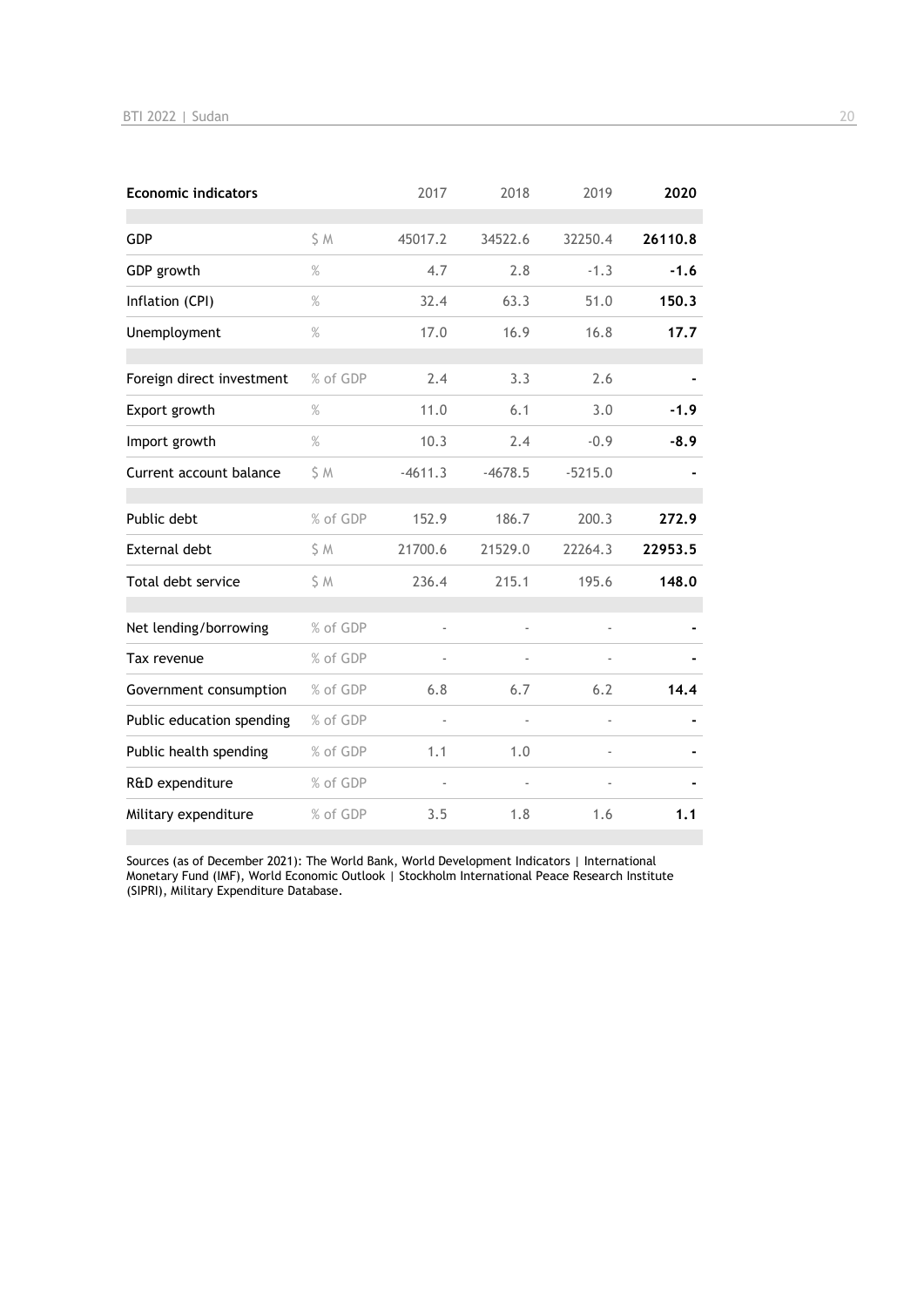#### **7 | Organization of the Market and Competition**

As part and parcel of a fragile economy that has always served the political elite, the Sudanese market is characterized by structural problems, including the absence of economic policies, general price chaos and weak foreign investment. The 2019 revolution and the subsequent removal of Sudan from the U.S. blacklist of states that sponsor terrorism in December 2020 have created the opportunity for urgently needed corrective measures.

UNDP estimates that informal sector activities account for more than 60% of Sudan's GDP. Otherwise, Sudan's economy is dominated by large conglomerates such as Haggar, Malik, DAL and CDC. In January 2021, the Ministry of Trade completed a consultation with the Ministry of Finance and Economic Development to pass the Trade Regulation Law. This new law aims to regulate free competition in the country by controlling the market and fixing the prices of essential goods and services. The law seeks to open markets, reduce technical barriers, and encourage the free flow of goods. According to World Bank data, starting a business took 10 procedures and 34.5 days in 2019 with costs amounting to 17.8% of per capita gross national income.

In November 2019, the Ministry of Commerce issued a law prohibiting foreigners from conducting business in the local market and limiting their activities to investment laws or special government agreements. Some read this decision as a positive step toward limiting manipulations in crop export markets. Often, foreign traders use the names of Sudanese businesses and engage in buying and exporting large quantities without reporting the profits to the treasury in the Bank of Sudan.

In 2009, the Council of Ministers approved the Competition and Monopoly Prevention Law to prevent monopolistic structures and to ensure competition in all economic activities. A Council for Competition and Monopolistic Practices Prevention was established in 2013 and has been active in raising awareness of the importance of competition and of the prevention of monopolies in various regions of Sudan.

Despite these measures, monopolies are widespread in Sudan. The adoption of economic liberalization policy in the 1990s encouraged a lack of competition, which resulted in the existence of companies and establishments that seek to achieve high profits at the expense of consumers.

The challenges that the Council for Competition and Monopolistic Practices Prevention faces in achieving its goals of implementing these policies include logistical problems, lack of qualified human resources and lack of adequate funding. The council is unable to conduct market studies or document the market's developments and irregularities.







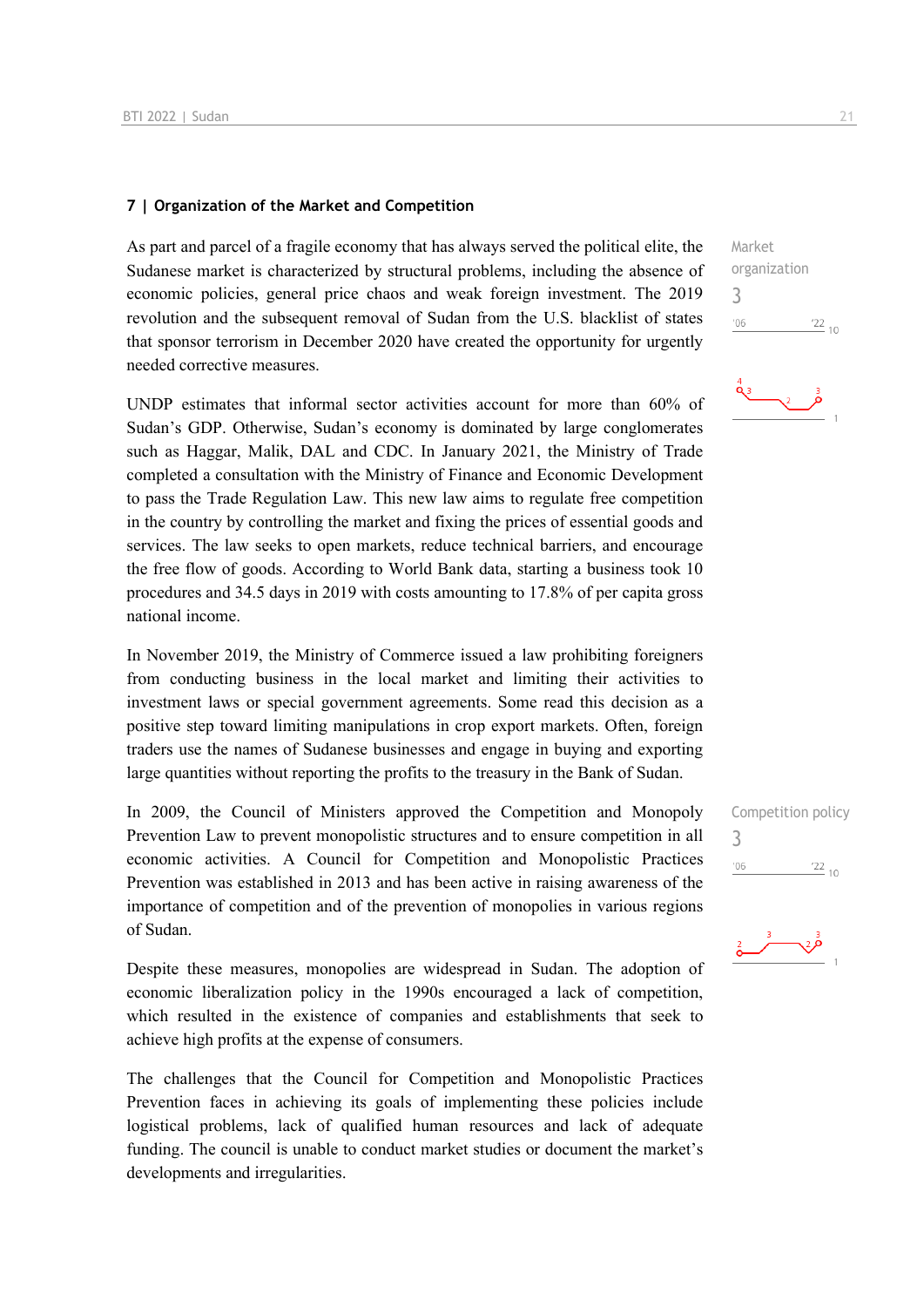The Sudanese market is currently witnessing price chaos due to inactivation of antimonopoly laws, which increases the vulnerability of consumers with limited income. The state has not been controlling and regulating markets or implementing the laws to reduce prices, which has led to a significant rise in prices.

Sudan's economy faces serious structural and institutional deficiencies. Poor governance, a weak rule of law and an inefficient regulatory regime create trade barriers; the simple average of the "most favored nation" applied tariff was 21.5% in 2017. Despite the removal of Sudan from the U.S.'s list of state sponsors of terrorism in December 2020, investors are hesitant to invest in Sudan due to the country's overall disadvantageous economic conditions.

China is Sudan's second-largest trading partner following the UAE: oil is flowing eastwards, while cheap everyday products are coming to the Nile. According to the Central Bank of Sudan (CBoS), Sudan recorded a trade deficit of \$555.5 million in the month of September 2020 alone. Foreign trade is largely failing due to the lack of a viable strategy for encouraging investment in productivity and a failure to build sustainable levels of hard currency. The dominance of security expenditures in the budget creates difficult conditions for foreign trade liberalization. Conflicts in Darfur and the states of Kordofan and Blue Nile hinder the establishment of adequate infrastructure.

Sudan's production of gum arabic – never included on the U.S. sanctions list since it is used in the production of cola drinks – accounts for 80% of global production, officially rated at 100,000 tons per year, which is less than 15% of its potential capacity. The actual production of gum arabic in Sudan is however estimated at about 200,000 tons per year, with half of this amount being smuggled by brokers and resold on the global market through neighboring countries, causing great losses of the real product, undermining Sudan's monopoly and control, and costing the public treasury huge hard currency revenues. Gum arabic production is negatively affected by illegal cutting operations. The government is implementing measures to increase the country's revenues from gum arabic by increasing current production. Those measures including effective marketing policies, providing incentives to producers, a plan to gradually reduce exports of raw products and a gradual shift toward exporting finished products.

Besides the negative effects of the former U.S. sanctions, Sudan's banking sector suffers from the pervasive corruption of the previous regime. A group of influential individuals controlled the banking system through networks of loyalists and performed shadow banking activities. These included manipulations of the exchange markets, foreign trade financing, medicine imports, millions of dollars in loans to companies and individuals without control, and illegal transactions in bank shares. The CBoS was politicized to serve these self-enriching purposes. Some of those who were involved in suspicious banking activities were prosecuted. However, the settlements paid under the former regime were far from equaling the size of the offenses committed.



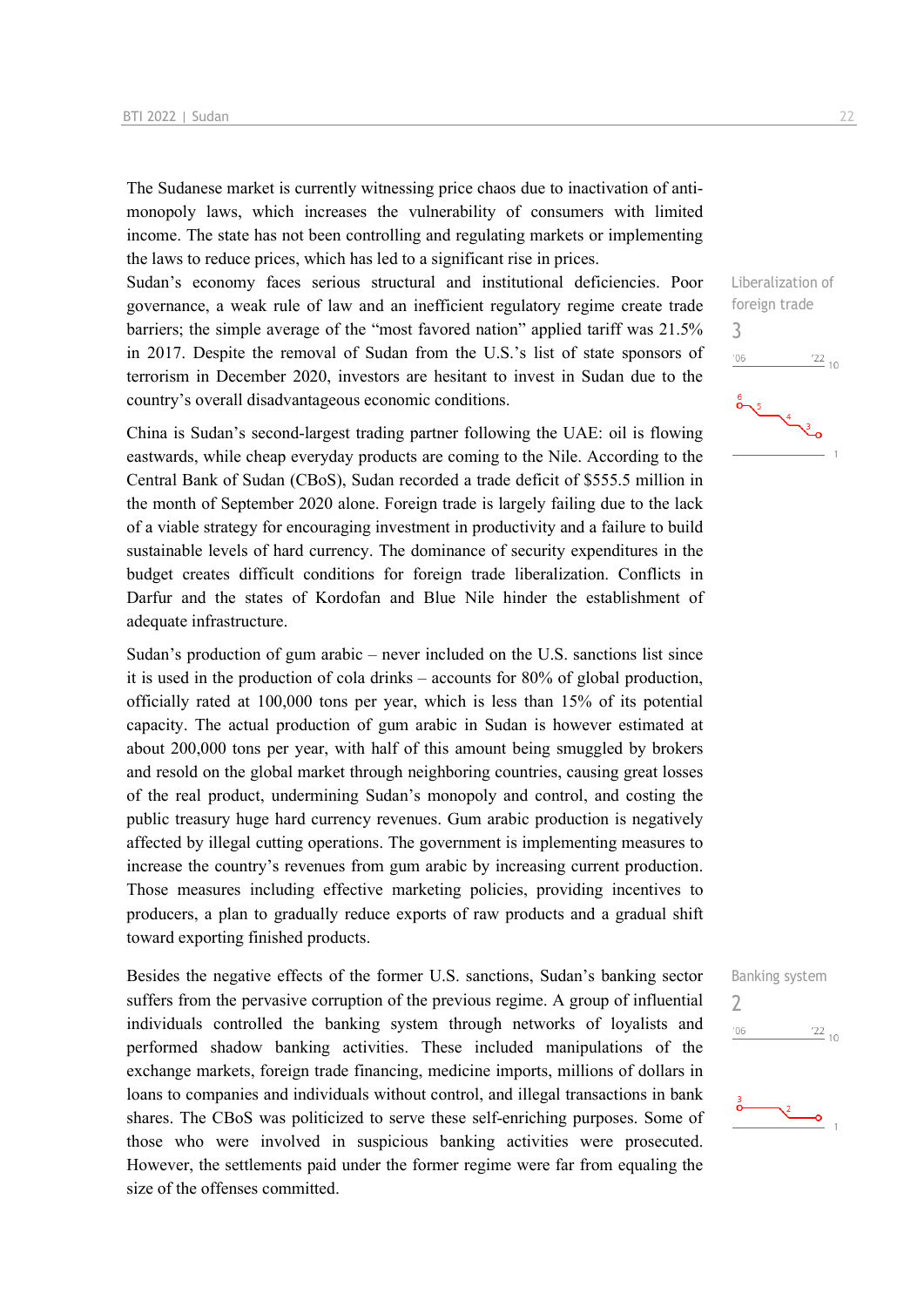Since 1984, Islamic banking has been the only available business model. Sudan's largest banks include Bank of Khartoum, Sudanese Agricultural Bank, Nileen Bank, Abu Dhabi Bank, Sudanese French Bank, Faisal Islamic Bank, Omdurman National Bank and Financial Investment Bank.

The banking sector of Sudan is highly unregulated. Since it has been excluded from global banking, many local banks were founded without any sustainable business model or international practices. There is a shortage of hard currency in the official banking sector. Most banking functions are performed on the black market. The government expects that many banks will have to close during Sudan's reintegration into the international banking sector.

#### **8 | Monetary and fiscal stability**

Sudan suffers from one of the highest inflation rates worldwide. According to Sudan's Central Bureau of Statistics, the annual inflation rate was 304.33% in January 2021. The high inflation rate is attributed to the budget deficit, high costs of commodities and a swelling parallel U.S. dollar market.

The official exchange rate for foreign currencies is fixed. In January 2021, the illicit market rate for the U.S. dollar was 700% higher than the official rate (SDG 400 compared to SDG 55). Daily escalation and depreciation of the local currency confuses the markets and causes prices to double, halting sales operations in many shops and factories.

The IMF and many international donors have conditioned future support to Sudan on floating the currency. The Sudanese Ministry of Finance estimates that only 85% of transactions in the country are connected to the official exchange rate. These are mostly transactions connected to ODA (official development assistance) flows into Sudan.

Since the independence of South Sudan in 2011, a federal budget deficit has occurred repeatedly because government expenses exceed revenues. The government has always relied on the CBoS to cover the deficit and finance it monetarily instead of finding actual resources to finance the budget deficit. This policy not only led to further devaluations of the local currency, but also put political pressure on the CBoS as a result of frequent interferences from the Ministry of Finance and frequent dismissal of CBoS governors.

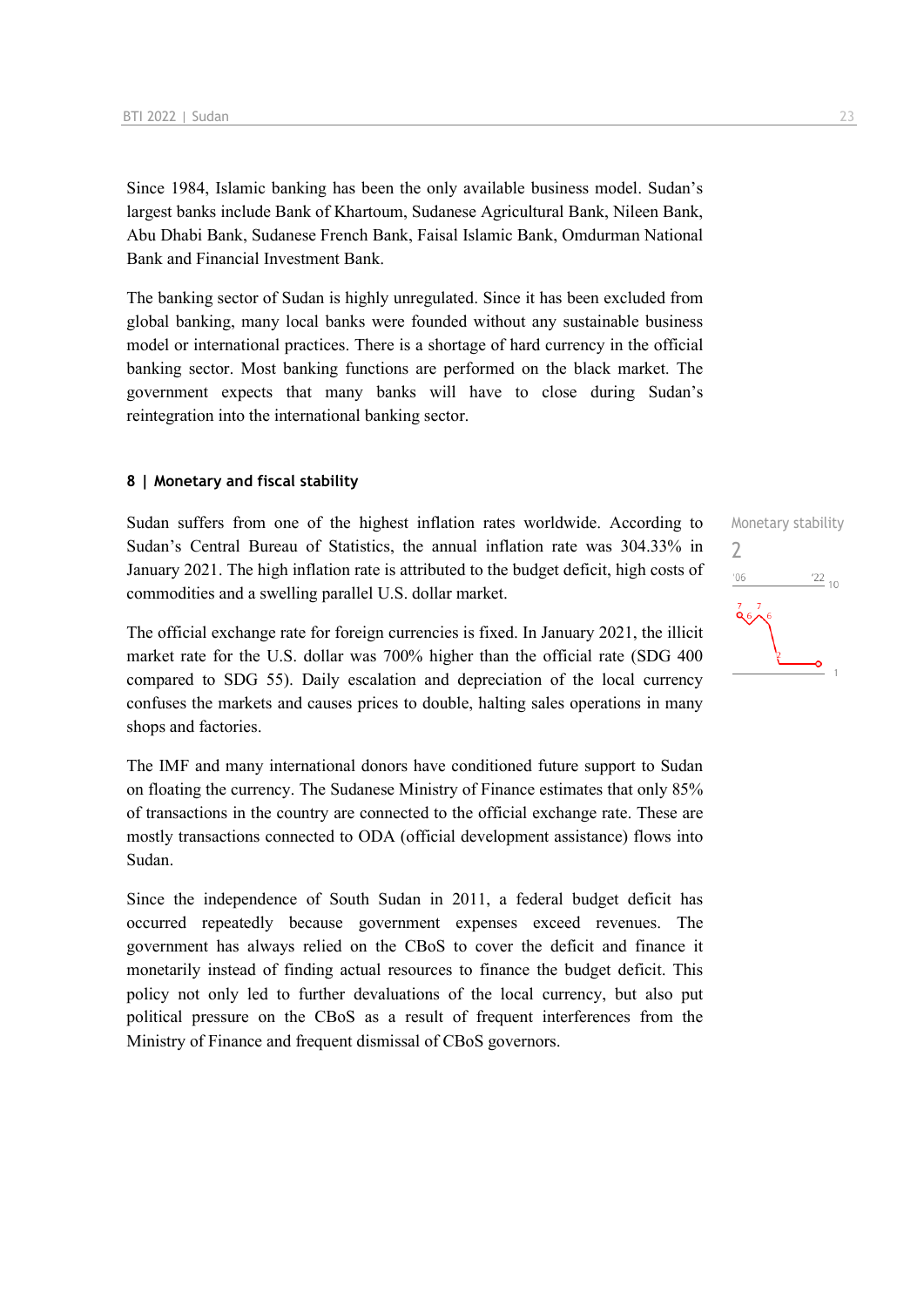The cabinet of Prime Minister Hamdok follows a strict fiscal policy with the goal of debt relief under the HIPC process (initiated by the IMF and the World Bank in 1996 for "heavily indebted poor countries"). In October 2020, the government announced it would end fuel subsidies as part of revised budgetary measures. The subsidized water and energy prices were raised by 500% in early 2021.

In 2019, the current account balance was -\$5.215 billion, public debt reached 201.6% of GDP and government consumption was estimated to be 3.6% of GDP. A long-standing burden on the Sudanese economy has been external debt, which was estimated to be around \$22.3 billion in 2019, while debt service was \$195.8 million. There are no figures available on net lending/borrowing, nor on total reserves.

Sudan is one of only three countries still qualified for the HIPC process. The U.S. and the UK have announced their support by providing bridging credits to clear Sudan's arrears with the African Development Bank and the World Bank. These credits however are conditional on reform of the foreign currency exchange rate. The same condition applies to the Family Support Program financed by the World Bank and implemented by the U.N.'s World Food Program. It should provide 80% of Sudanese with \$5 per month to compensate for the removal of subsidies and hyperinflation. The international community promised at the Berlin partnership conference in 2020 that it would support this program with \$800 million.

#### **9 | Private Property**

Property rights and regulations for the acquisition, benefits, use and sale of land are defined formally in law, but not implemented or enforced consistently, nor safeguarded adequately by the law against arbitrary state intervention or illegal infringement.

During recent years, there have been many cases of conflict between the state and citizens over lands in Khartoum State over which both parties assert their right to ownership. In the case of south Omdurman, confrontations over land between police and citizens resulted in a number of deaths. Selling land to investors has become an essential resource for the government. There have been incidents in which the government confiscated land located in certain locations without consent from or compensation to the owners.



Property rights 3 $106$  $\frac{22}{10}$ 

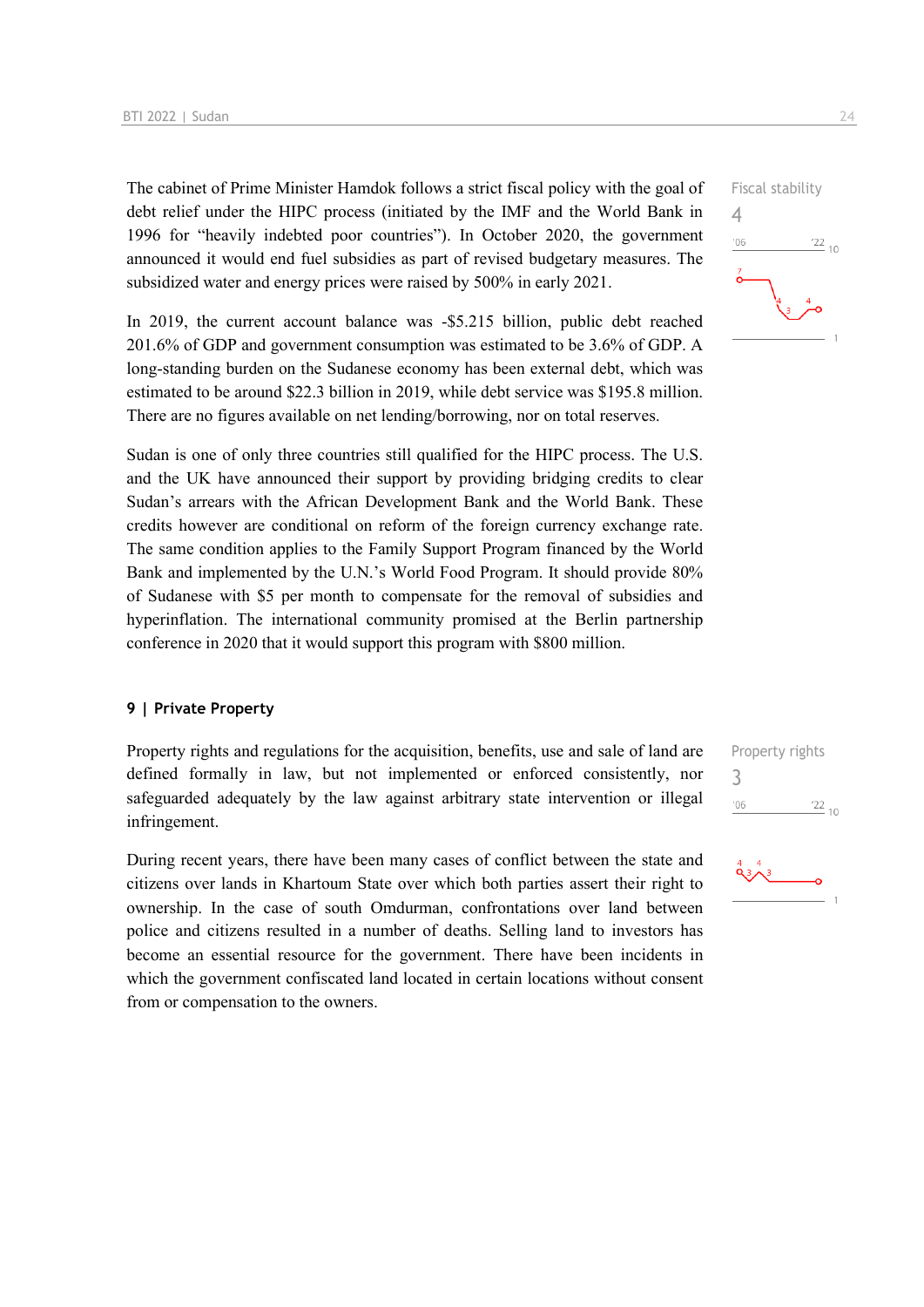Private companies in Sudan suffered from the impact of three decades of U.S. sanctions and marginalization by army-owned state companies that, for years, have dominated economic activities. Despite the contribution of the private sector to the economy, it has been unable to present itself to successive governments as an economic entity with a unified vision and influential voice. During the revolution, private companies were accused of not playing their part in the state and society.

In December 2020, Sudan was removed from the U.S. list of states that sponsor terrorism on which list it had been since 1993. This decision was highly celebrated as the end of the country's three-decade-long isolation and raises hopes for improvement in private sector conditions and investment and cooperation.

The clientelistic politics of the previous regime entailed a failure to enforce laws to control the economy. The regime implemented privatization without transparency, and unqualified members of the ruling National Congress Party dominated sectors such as telecommunications, transportation, energy and finances. The December revolution that ousted the Inqaz regime in April 2019 hopefully put an end to the three-decade-long monopoly on private business by the formerly ruling Islamist loyalists and will give rise to a market characterized by free competition and transparency.

A Salvation Regime Dismantlement Committee was established in November 2020 to seize the formerly ruling National Congress Party's assets. The committee makes regular pronouncements in press conferences regarding the confiscation of companies and real estate and recovered shares and funds from al-Bashir loyalists transferred to government ownership.

Mohamed Hamdan Dagalo, commander of the Rapid Support Forces and member of the Sudanese Sovereign Council, runs a parallel economy by controlling Sudan's gold industry. Dagalo not only controls various gold mines in Darfur and South Kordofan, but also owns the private mining and trading company, al-Junaid. Gold constitutes one of Sudan's largest exports (mostly to the UAE) and has multiplied Dagalo's wealth dramatically, making him one the richest men in Sudan.

In December 2020, the U.S. Senate approved the Accountability, Financial and Transparency Act to control army companies and investments in Sudan. It is estimated that more than 200 companies in vital sectors belong to the security and military sectors, and thus remain outside the national audit system. The new law stipulates that these companies return to the national financial system, which will strengthen civilians' authority.

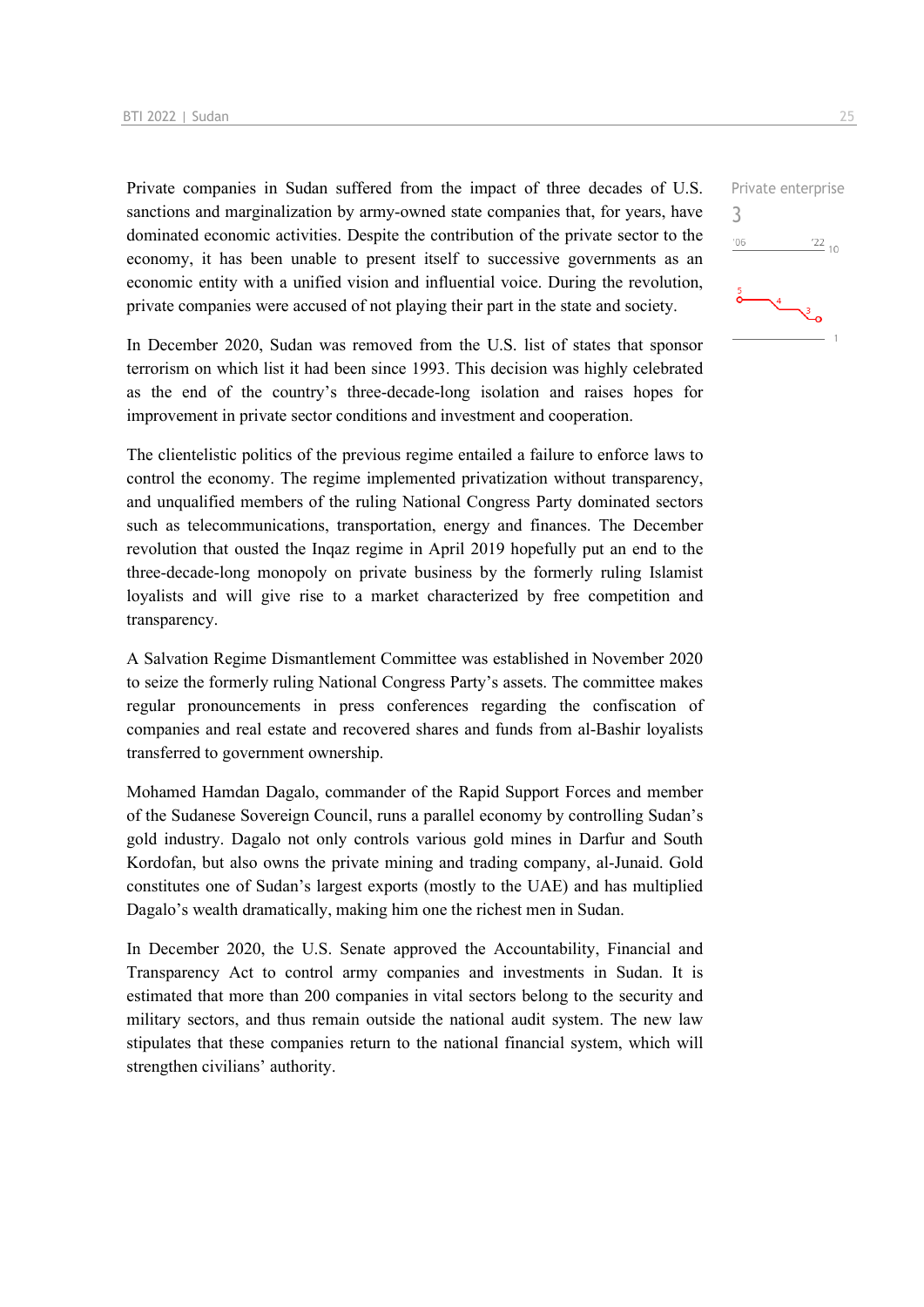#### **10 | Welfare Regime**

Social safety nets are nearly nonexistent and only available to a very limited number of individuals employed in the private sector. The rest of the population is left to face the capitalist economy without any form of compensation in the event of unemployment or handicap. Hyperinflation has diminished the welfare of the vast majority of the Sudanese population which works in the local currency.

In September 2020, the government launched a Family Support Program known as Thamarat ("Fruits"), mainly funded by the World Bank and the World Food Program. It will support families in need with direct cash transfers to alleviate economic difficulties. The program is implemented in partnership with the Ministries of Finance, Economic Planning and the Interior, the Central Bank of Sudan, the Telecommunications and Post Regulatory Authority, Sudanese telecom companies and local banks. While the pilot phase of the program includes support to nearly half a million people in 11 states (Sennar, North Kordofan, Red Sea, West Kordofan, North, Kassala, Blue Nile, North Darfur, South Darfur, South Kordofan and Khartoum), the program will be gradually expanded to cover about seven million people across the country.

In October 2020, the government lifted fuel and commodity subsidies to reduce the burden to the budget. The government has promised to direct cash support to the needy, but this policy had not been implemented at the time of writing. The transitional government is working on tax reform to lift the economy from high burdens to end the privileges many companies enjoy.

Family and kinship structures provide viable compensation for risk on a broad scale, especially through remittances from relatives who live abroad.

Sudan has a long history of racism and discrimination. Since independence, the political elite from the north has dominated access to power and resources. This resulted in unbalanced development between the various regions of Sudan and a sense of marginalization among those without access to power and resources. The state has adopted Arab and Islamic identities, which exclude many groups that do not identify with this imposed vision. For many years, belonging to a non-Arab, non-Muslim identity translated into denial of access to education and job opportunities. In resistance to the status quo, some groups chose to adopt violent means and fought the central government with the objective of bringing justice and equality to all citizens in Sudan.

The Juba peace agreement of October 2020 included clauses to ensure equal opportunities for the citizens of Sudan, regardless of ethnicity, religion or gender. Before this, in July 2020, the Sudanese Congress Party, one of the leading parties in the FFC, proposed and drafted a law to eliminate all forms of racial discrimination. The Ministry of Justice has received this draft and promised to study it.

Social safety nets 1  $'06$  $\frac{22}{10}$ 





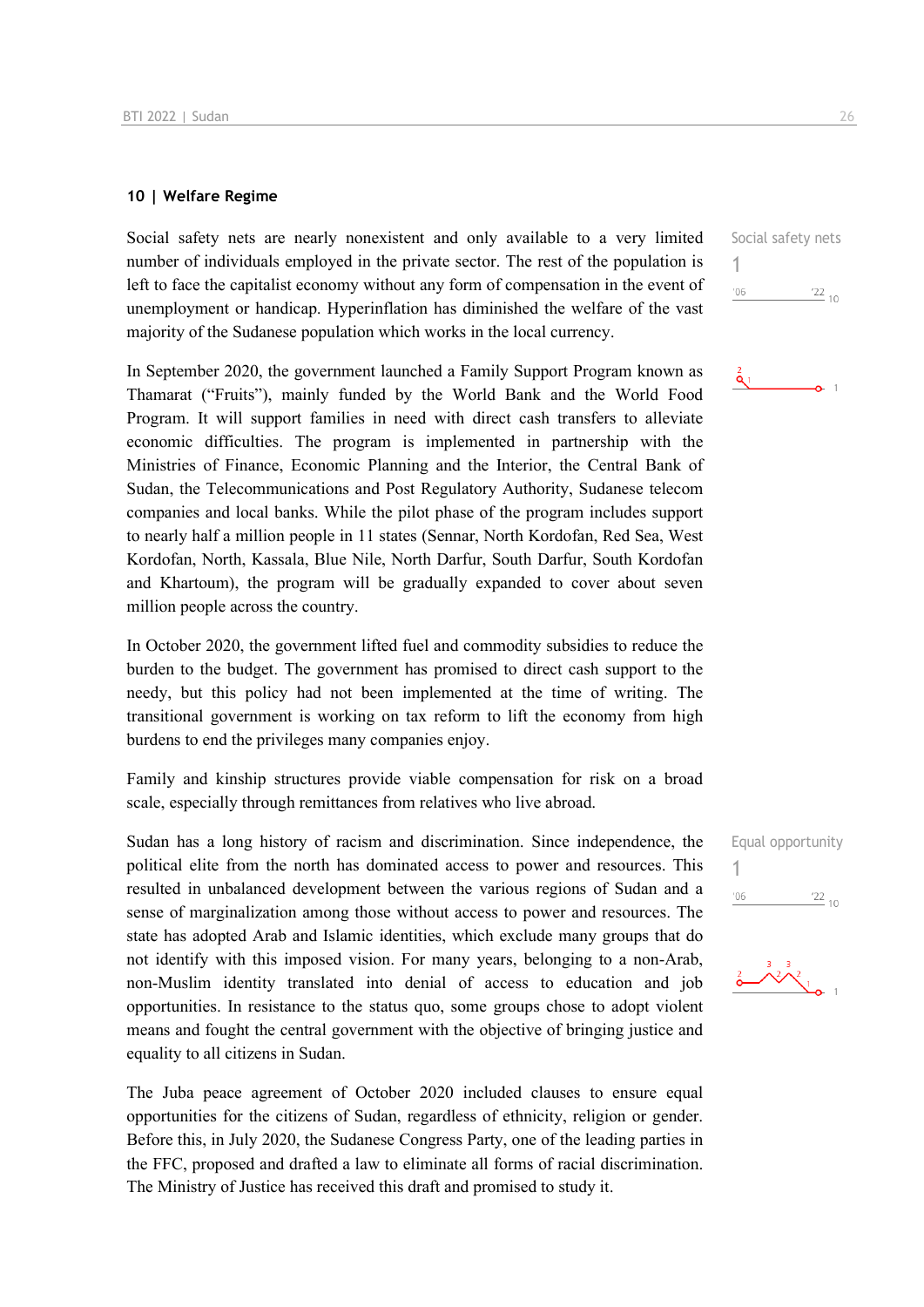However, laws and agreements are far from being enough. For peace and justice to be realized, tremendous effort at the societal level is needed to undo much of the harm caused by decades-long racism, colorism and discrimination practices. Privileged groups are still in denial of the existence of racism and discrimination; thus, they are not ready to sacrifice their privileges.

In 2018, the literacy rate in Sudan was estimated to be 60.7%: 65.4% among males and 56.1% among females. The 2020 Gender Parity Index (GPI) showed that girls at the primary level are less enrolled in school than boys (a ratio of 0.9, compared to 1.0 at both the secondary and tertiary levels). The gross enrollment ratio is 76.8% at the primary level, 46.6% at the secondary level, and 16.9% at the tertiary level. In 2019, the female labor force represented 30.6% of Sudan's total labor force.

The transitional government promised to ensure women's participation in its various structures such that at least 40% of government positions would be occupied by women. However, in practice, women have been sidelined.

#### **11 | Economic Performance**

The new government of Prime Minister Hamdok was not able to stop the economic decline that became especially aggravated after the independence of South Sudan in 2011 and the subsequent loss of approx. 80% of Sudan's oil reserves. The government constantly blames the previous regime for having controlled the economy and put breaks on the economic transformation by creating commodities scarcity. The military and the RSF run a parallel economy. Much economic activity happens in shadow areas.

According to the World Bank's 2019 World Development Indicators, GDP per capita (PPP) in Sudan is \$4,123, shrinking by 4.9%, while the total GDP reached \$30.5 billion. The inflation rate was 51%, while unemployment was 17.7%. Foreign direct investment reached 2.7% of GDP in 2019, and the current account balance was \$5.2 billion. Public debt reached 201.6% of GDP in 2019, with gross capita formation at 8.3% of GDP.

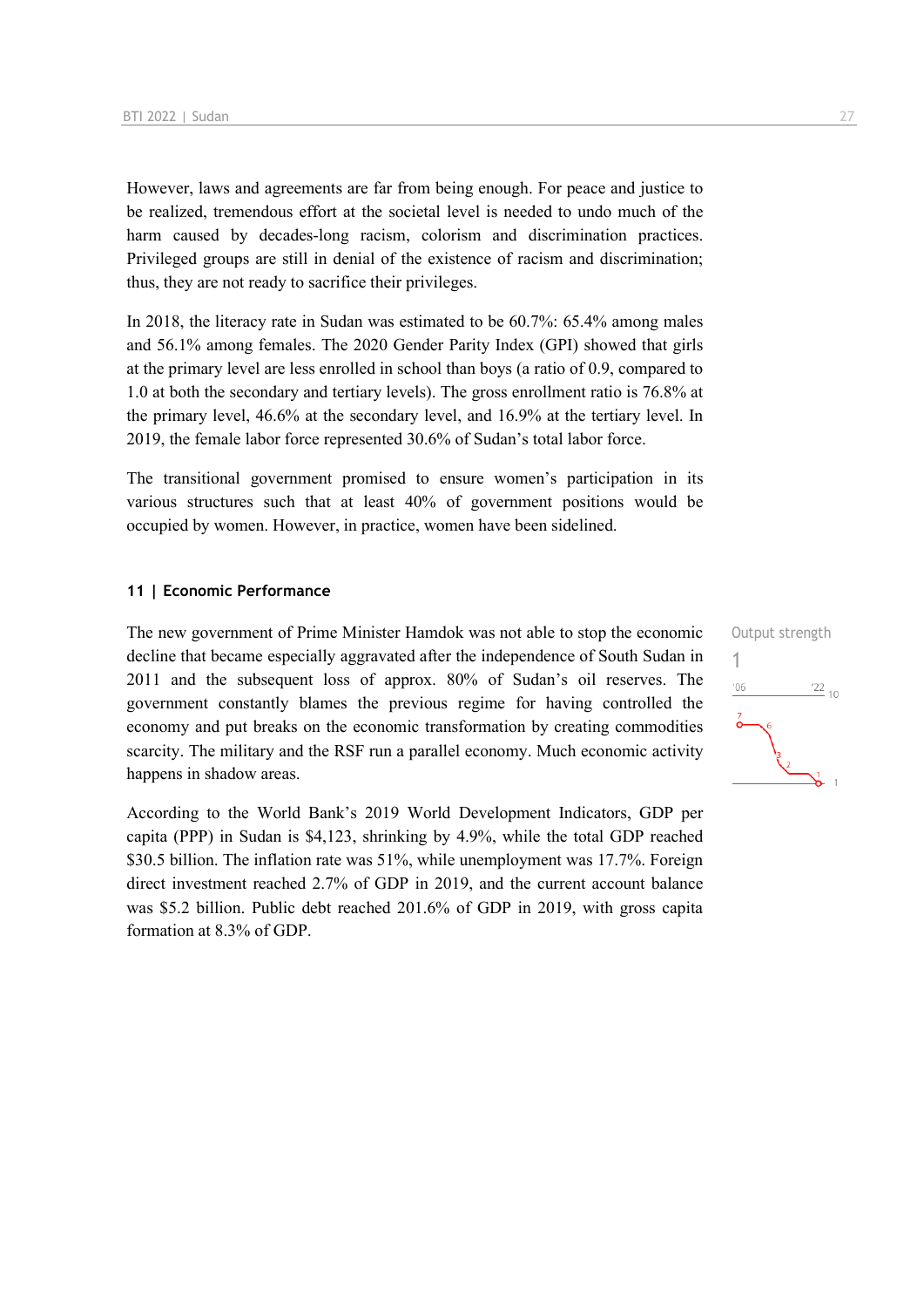#### **12 | Sustainability**

There are various environmental concerns in Sudan including resource mismanagement, soil erosion, forest degradation and loss of biodiversity. Sudan is a signatory to many regional and international environmental agreements, and national institutions have been established to implement these agreements, such as the Higher Council for Environment and Natural Resources (HCENR). However, the real impact of those agreements is minimal.

There is no special ministry responsible for environmental matters, which are jointly handled in several ministries. While environmental concerns received little attention under the previous regime, the transitional government established HCENR in April 2020.

From early September 2020, Sudan witnessed heavy rainfalls that led to a record rises in water levels in the River Nile, resulting in devastating floods in 16 Sudanese states. It is estimated that more than 730,000 people were affected, and at least 146,000 houses were damaged. The government stated that 101 people died.

Over the years, education in Sudan has deteriorated from bad to worse. Historically, Sudan had a decent education system. Sudanese graduates had a good reputation internationally. However, the previous regime adopted policies that reduced the quality of education, including the "education revolution," which expanded the number of educational institutions while decreasing spending on them. The 2019 U.N. Education Index assigned a meager 0.345 to Sudan, which however is justified, given the low public expenditure on education (2.2%, 2009) and catastrophically low literacy rate of 60.7% (2018).

With the decline in the quality of public schools, private education expanded and transformed into a lucrative business, but the quality of education did not improve much. Further, education curricula do not correspond to national development needs, which results in many graduates who are not employable in the local job market. This also leads to brain drain, as Sudan became an exporter of professionals to neighboring Gulf countries.

Research has been at the bottom of the priorities of successive regimes. Despite promises of funding research from the state, this has never been achieved. Most research conducted in Sudan is achieved through partnerships with foreign researchers and funders determining the research agenda. In the long run, the results produced do not correspond to national needs; rather, they serve foreign research interests.

| Environmental |                 |
|---------------|-----------------|
| policy        |                 |
|               |                 |
| '06           | $\frac{22}{10}$ |
|               |                 |



| Education policy / |            |  |
|--------------------|------------|--|
| R&D                |            |  |
|                    |            |  |
| '06                | $122_{10}$ |  |

 $\frac{2}{b}$  1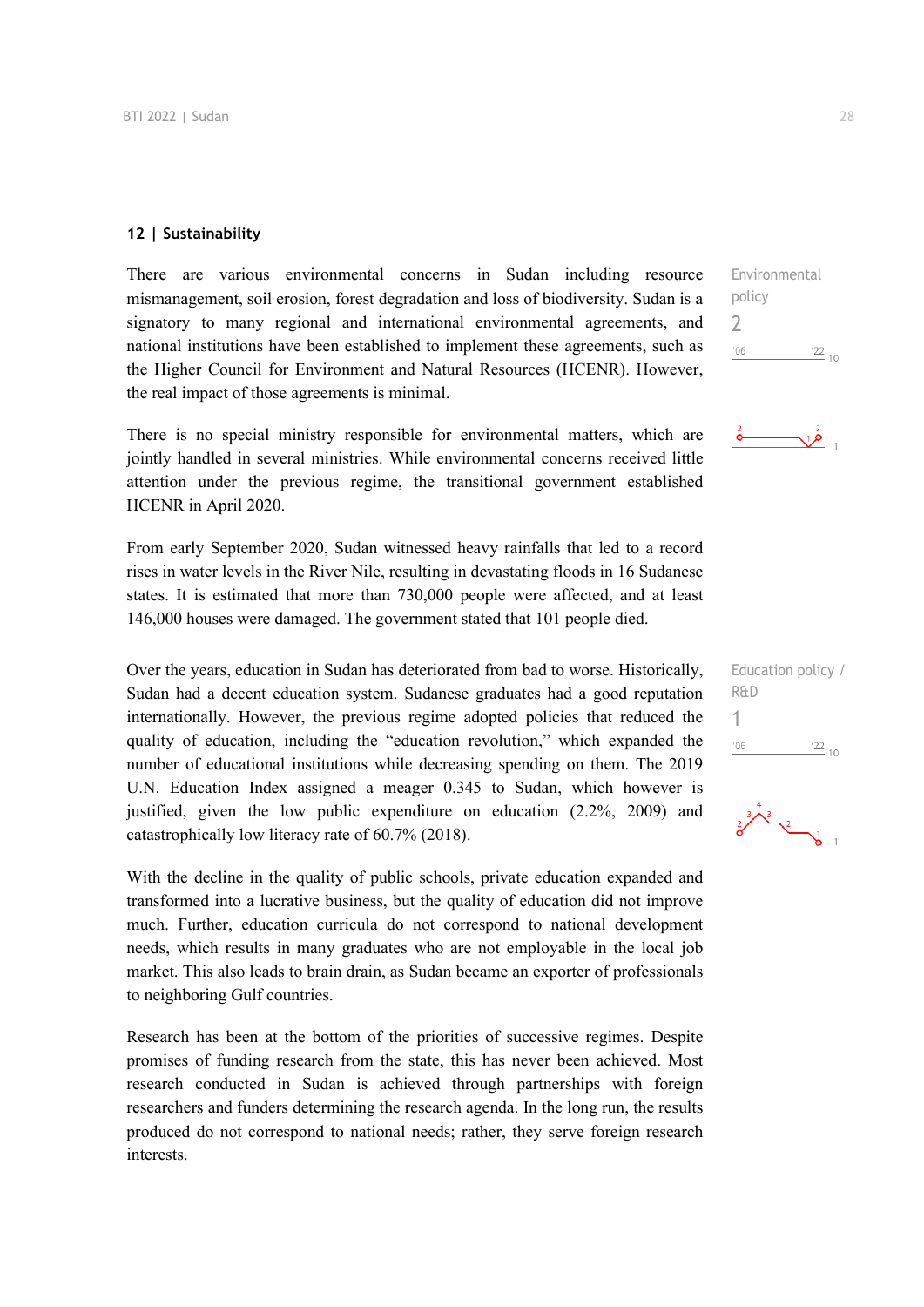In January 2020, the Ministry of Education organized an international conference on education reform in Khartoum in collaboration with international donor organizations. The conference recommendations stressed the need for implementing policies to address school dropout by ending armed conflicts, solving economic issues, increasing the number of teachers, making school books available and improving school environments.

The government dismissed dozens of university chancellors and vice chancellors in October 2019 in an attempt to free those institutes of higher education from old regime members. This notwithstanding, the educational process has been devastated since the revolution by political instability, ideological battles, the economic crisis, flooding of many schools and the COVID-19 pandemic.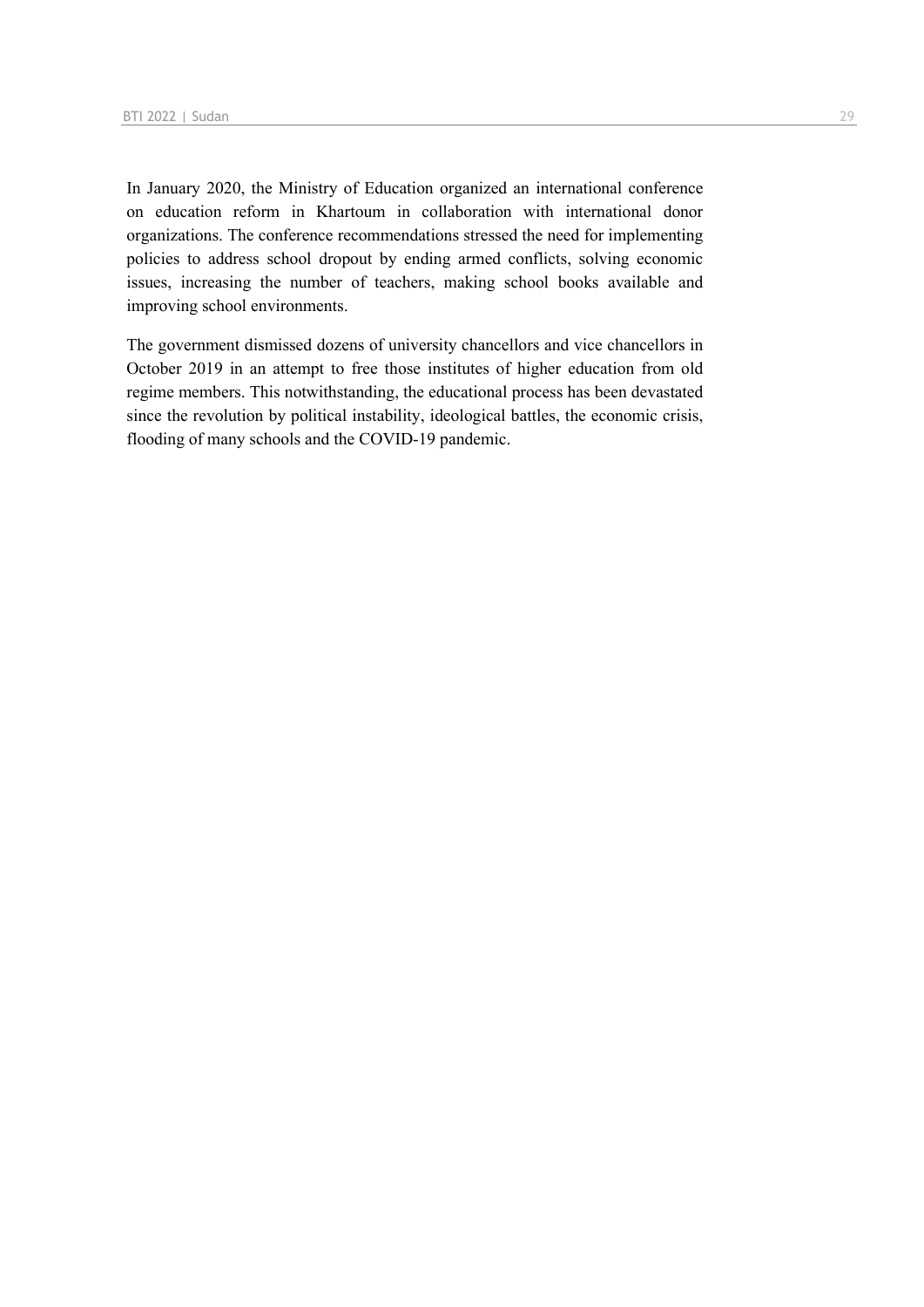# Governance

# I. Level of Difficulty

The performance of the transitional government that assumed office in September 2019 is constrained by various structural limitations including an economy distorted by parallel activities, armed conflicts, militias, unequal development among regions, poor infrastructure and low-quality education. The army and members of the former regime still control large segments of the economy and many resources are smuggled. Besides the economic crisis, in 2020, there have been record floods and the severe effects of the COVID-19 pandemic.

According to the Federal Ministry of Health, COVID-19 infections reached 27,273 cases as of January 31, 2021, with 21,504 recovered and 1,812 deaths. The pandemic has largely overwhelmed the already fragile and poorly funded health system. Hospitals suffered a serious shortage of medical equipment and supplies. Medical staff have been at high risk of infection because of insufficient protective equipment. As a result, a considerable number of medical staff died from COVID-19 themselves, which reduced the already low number of well-trained medical staff. Sudan's limited number of ICUs could not meet the number of patients in critical condition, and most of them are concentrated in the capital, Khartoum – along with testing centers and laboratories. Therefore, there is a belief that the number of infections reported officially is not even close to the actual number due to limitations in Sudan's testing capacity. Patients and test kits from other regions must be transferred to Khartoum which puts them at high risk. Stories of hospitals rejecting new patients abound. Affected also was treatment of long-term, non-COVID-19 diseases, such as cancer and kidney failure. Sudan received medical aid from various countries including China, the EU and Arab countries to support its battle against COVID-19, but this aid is far from sufficient. Besides, there was no transparency as to whether the aid was distributed equitably.

**Structural** constraints 10 $\frac{122}{2}$  10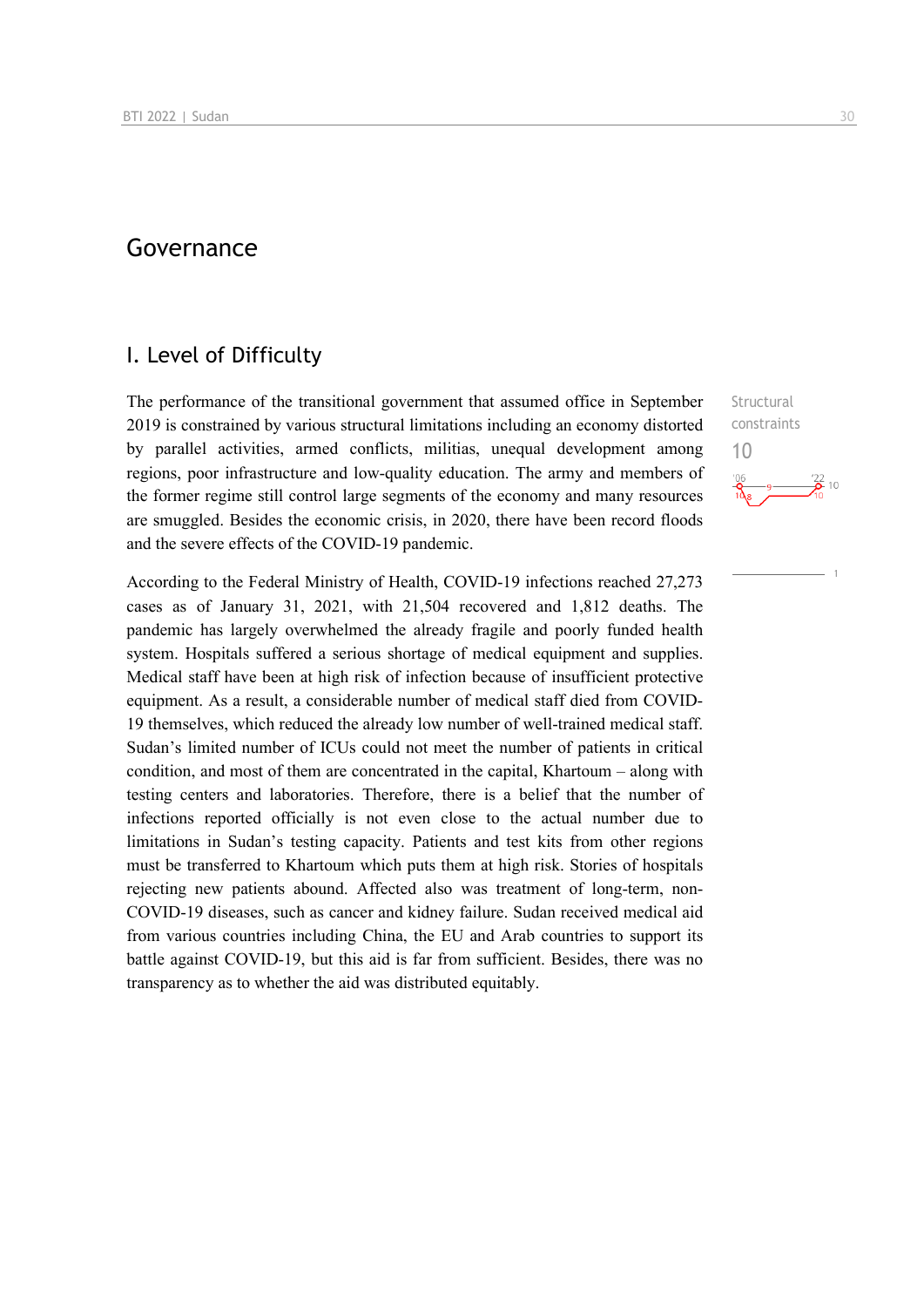Sudan has long traditions of civil society. However, in recent years, civil society experienced an increasing NGOization, such that non-governmental organizations dominated civil society, replacing public and civic engagement.

The peaceful protests that erupted in December 2018 in several cities marked a certain "rebirth" of civic engagement. Gradually, the revolution took on several forms, including civil disobedience, strikes, street demonstrations and sit-ins on public squares. Security forces including the RSF responded with excessive violence and mass arrests, resulting in hundreds of deaths and injuries among protesters and thousands of detainees. The protesters persisted, however.

The Sudanese Professional Association (SPA), an umbrella association of various Sudanese trade unions established in 2012, played a key role in the organization, coordination and call for protests. The SPA asked the Sudanese people to continue demonstrating, despite the state of emergency and gross state repression. Hundreds of Sudanese living abroad responded to SPA calls and organized protests abroad, demanding the international community to put pressure on Bashir to step down.

The turning point during the revolution was the demonstrations of April 6, 2019, when hundreds of thousands of protesters marched toward the military headquarters in Khartoum and held an open sit-in demanding Bashir step down and regime change. Participating protesters described this sit-in, which lasted until its violent dispersal on June 3, 2019 (known as "the Khartoum massacre"), as a life-changing experience where Sudanese women and men from various walks of life came together to protect their revolution and call for freedom, peace and justice. Protesters from Khartoum and other northern regions also showed sympathy with the people of Darfur in their struggle against the al-Bashir regime.

On June 30, 2019, Khartoum and other cities witnessed the largest protests since the sit-in was dispersed, when thousands of protesters took to the street to put pressure on the Transitional Military Council (TMC) to hand over power to civilian representatives and to prosecute those involved in the Khartoum massacre. After long negotiations, a historical power-sharing deal between the TMC and the FFC was reached. The Constitutional Declaration was signed in August 2019. Civil society succeeded in its lengthy battle against the former authoritarian regime.

Social, ethnic and religious conflicts have become characteristic of postindependent Sudan. When Sudan was about to become independent in the mid-1950s, South Sudanese groups rebelled against the central government and fought one of the longest civil wars on earth that ended with the independence of South Sudan in 2011. In the western province of Darfur, another war broke out in 2003 as a result of resource conflicts and feelings of marginalization. In recent years, armed clashes and ethnic tensions have broken out in Eastern Sudan and Kordofan as well. These conflicts remain unresolved, and their intensity resembles the overall confrontational nature of politics in Sudan.



# Civil society traditions 7  $-06$  $\frac{22}{10}$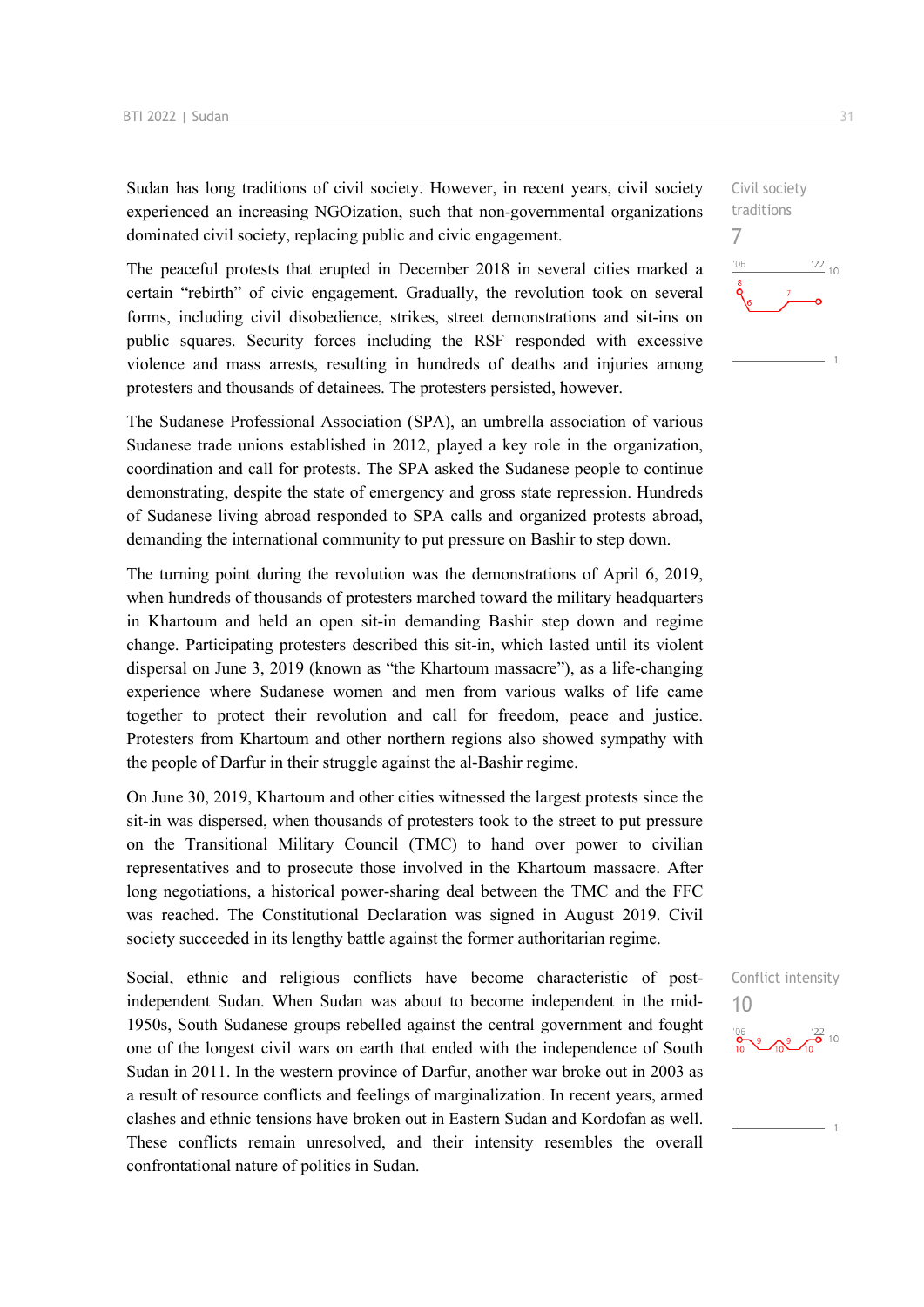The level of polarization of and split in society was evident during and after the 2018 – 2019 revolution. The issues of the identity of the state and the relationship between religion and politics are dividing the population. While many consider the revolution to be against the religious state, others have rejected secularism altogether. The use of violence to advance political aims is a common practice in Sudan. The Khartoum massacre that took place on June 3, 2019, in which more than 100 lives were lost and many went missing, is a testament to the spread of violence in Sudan. Extrajudicial killing and fatal torture in prisons are widespread practices.

## II. Governance Performance

#### **14 | Steering Capability**

When the transitional government assumed power in September 2019, it promised to advance the revolution by working on several issues codified in the Constitutional Declaration, such as establishing a legislative council and preparing for elections, reviving the collapsed economy, realizing a peace agreement with all armed combatants, bringing about justice, and resuming international relations.

Beyond these solemn declarations, the transitional government seems to lack vision for the day-to-day policies. Its ability to adopt a long-term perspective is almost absent. With the pandemic and the economic crisis, it has been a tough year even for a stable government, but the transitional government has proven deficient in prioritizing and organizing its policy measures.

With the signing of the Juba peace agreement in October 2020 and the removal in December 2020 of Sudan from the U.S. government's list of states that sponsor terrorism, the transitional government reached two important milestones. It took several steps that changed the theocratic nature of the state, including legal reforms, an expansion of freedoms and engaging in negotiations to establish peace. It also removed state subsidies and adopted several economic and monetary policies, including currency devaluation, in an effort to improve the country's economic problems and demonstrate its willingness to target IMF conditions.

Apart from this, the transitional government has demonstrated only a weak ability to implement policies. For example, though stipulated in the constitutional declaration, the transitional government has yet to establish a transitional legislative council.

In response to popular demands for a government that is free of party politics, the government promised to apply the principle of meritocracy in its appointment of cabinet members. However, this promise has been ignored in practice as ensuring the representation of political parties in the cabinet has been prioritized.

#### **Ouestion** Score

#### Prioritization  $\overline{\phantom{0}}$  $^{\prime}06$  $\frac{22}{10}$





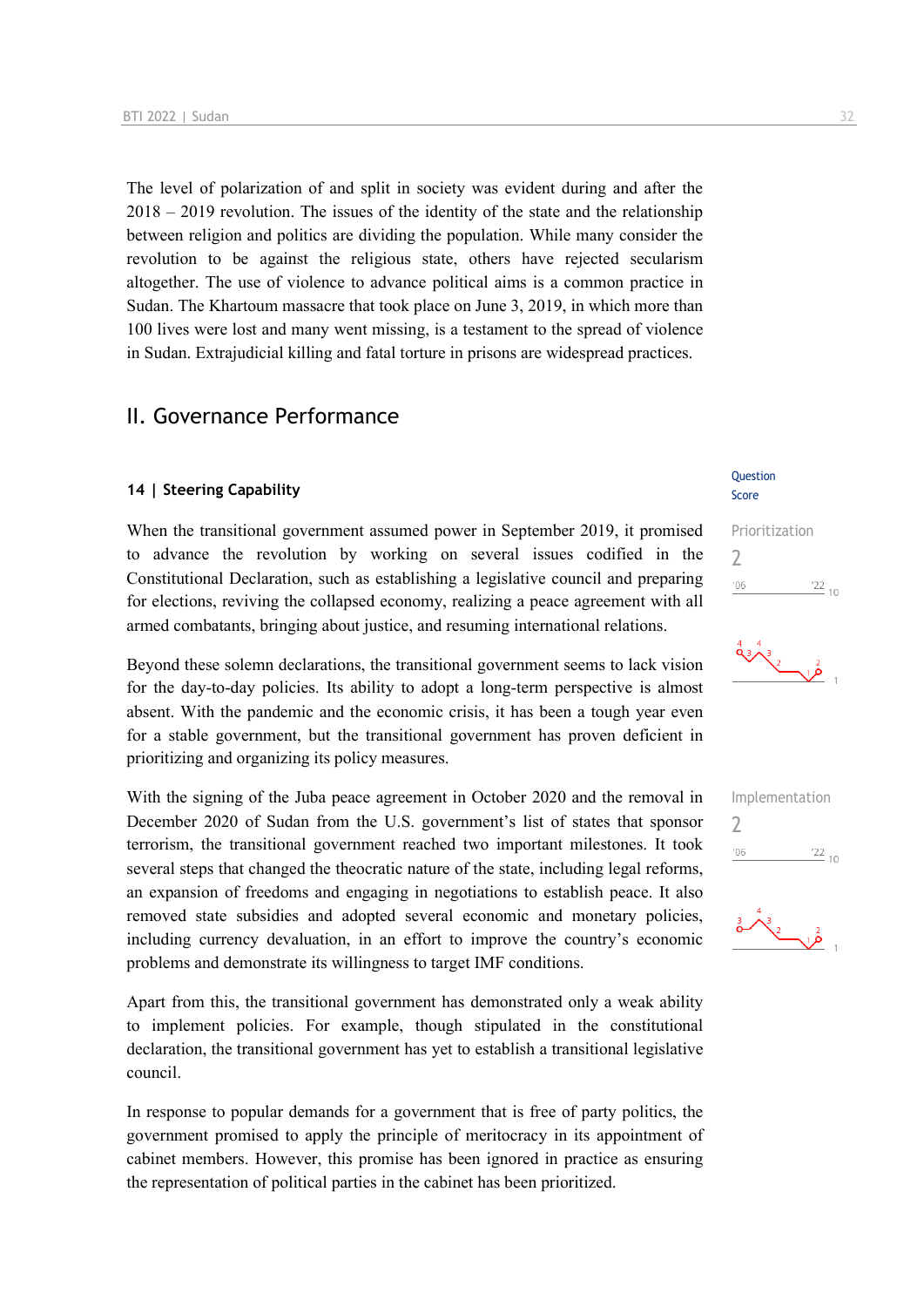Another disappointing example is the inclusion of women in government. The government had promised to fill at least 40% of all government positions with women. In fact, only four women have been appointed as ministers to Hamdok's cabinet, and two women included in the Sovereignty Council.

The transitional government tries to distance itself from old regime members and its policies but seems to lack innovation in policymaking. Due to a lack of effective monitoring and evaluation, the government has not learned from past experiences. It seems to repeat the same mistakes of former transition periods. Although it demonstrates an interest in international cooperation, best practices at the domestic level are seldom prioritized.

The government's daily navigation through politics and consultation with academic experts are lost. As but one example, the government has stopped communicating important reforms in advance. Fixed prices for water and electricity went up by 500% with an announcement on the same day. In the absence of institutionalized mechanisms that facilitate innovation and flexibility, policies that have proven to fail are not replaced with innovative ones.

The failure of the government to learn became increasingly visible during the pandemic, with its total failure to handle the crisis effectively.

#### **15 | Resource Efficiency**

The transitional government carried out several steps that reveal a lack of efficiency in dealing with human, financial and organizational resources. Some errors include arbitrary dismissal of staff under the pretext of the dismantling of the former regime and a lack of transparency in the process of filling those vacant positions. Government positions have not been advertised openly to create free and fair competition, which raises questions about whether those appointed are the most qualified candidates.

The transitional government's state budget has not differed from that of the former regime. The process of budget planning and implementation lacked transparency. Military spending still dominates. A characteristic of the transitional government is the absence of an economic vision and political will to achieve an economic program that improves life for the masses. The removal of subsidies of basic commodities and liberalization of the exchange rate caused the population to suffer to obtain the basic necessities of life.

Without serious reforms, the public administration system will continue to lack effective management and professional logic. Decision-making will remain centrally administered.

2

 $\frac{3}{2}$ 

Efficient use of assets  $\overline{\phantom{0}}$  $^{\prime}06$  $\frac{22}{10}$ 

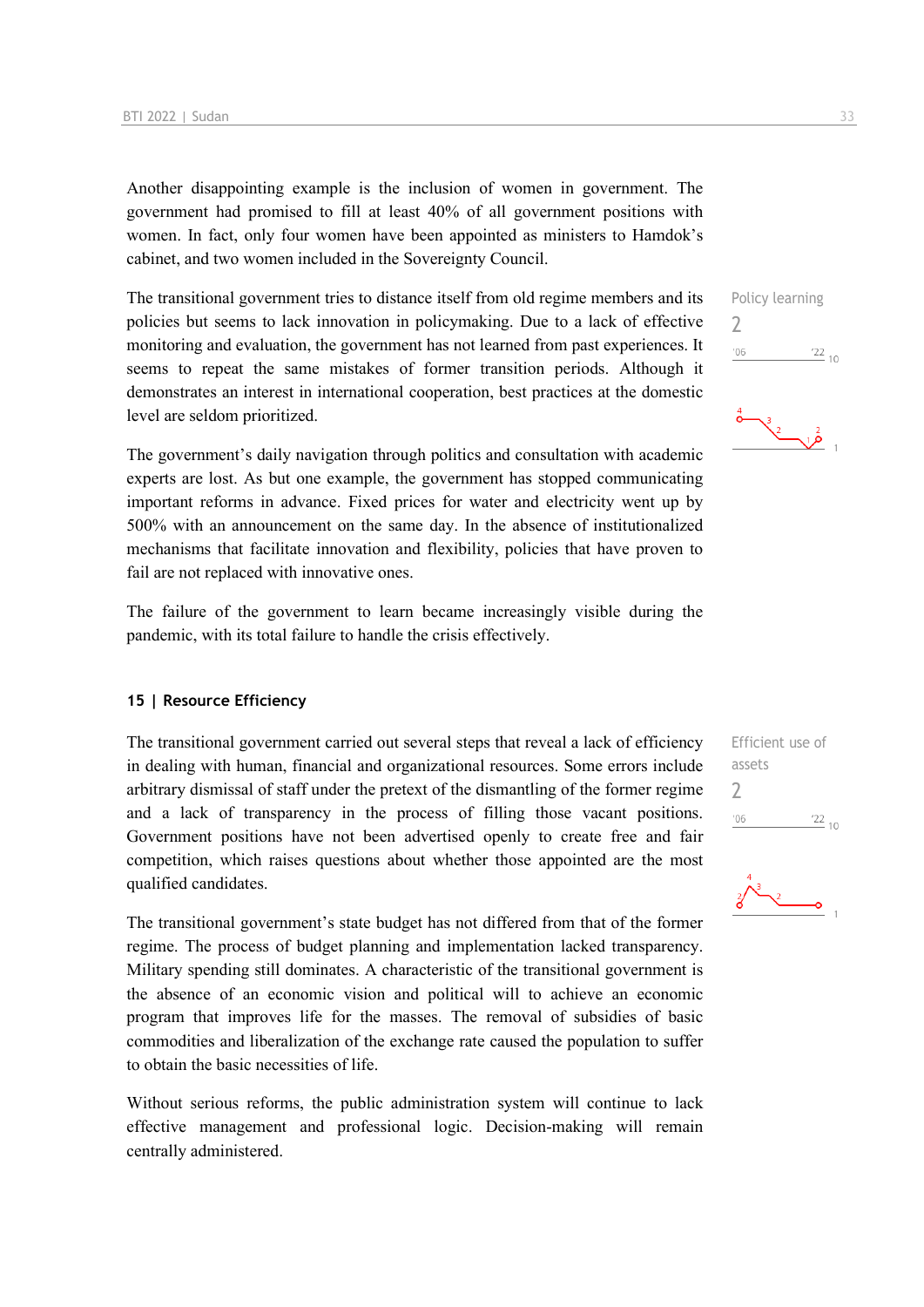The transitional government has not been entirely successful in coordinating conflicting objectives into coherent policy, which affects public trust in the government.

Its incoherent economic policy is a vivid example of the government's failure to coordinate between conflicting objectives and competing political interests.

A lack of coordination also arose during the dismissal of the former Minister of Health, Akram Ali Altoum. This incident took place in May 2020 when the Sovereignty Council issued a statement that Prime Minister Abdalla Hamdok should take the necessary constitutional steps to remove him. The government and the Forces of Freedom and Change subsequently denied, in two separate statements, any agreement or recommendation to dismiss the minister. The Sovereignty Council reissued its previous statement about removing Altoum, which sparked controversy among the public around his dismissal or lack thereof. This incident is a clear example of the lack of coordination among the three parties governing in the transition period.

Another controversy emerged in July 2020 when the Forces of Freedom and Change, the civilian partner in power, was reportedly not consulted about the formation of a new cabinet.

According to the Constitutional Declaration that governs the current transitional government, an Anti-Corruption Commission is to be established. The Ministry of Justice is drafting a law that grants the Anti-Corruption Commission broad powers that include removing immunity from anyone under investigation. The independence of the commission from the executive body is emphasized. It reports to the Legislative Council.

The draft law grants the commission the power to investigate aspects of financial and administrative corruption in any transactions involving state agencies.

There are more than 200 companies owned by the military in vital fields, such as trade in flour, meat and shoes, which operate beyond the control of the Ministry of Finance, without contributing to the state treasury. The civilian government demanded these companies be restored to the Ministry of Finance, which caused controversy and tension between the military and the civilian government. The military tried to sit out the issue, insisting that the companies it runs are part of the public sector, committed to benefiting the national economy and subject to public review. The military denies that the army's control of the companies contributes to exacerbating the economic crisis.

Policy coordination 1  $\frac{22}{10}$  $106$ 



| Anti-corruption |               |
|-----------------|---------------|
| policy          |               |
|                 |               |
| '06             | $^{22}_{-10}$ |
|                 |               |

 $\overline{\phantom{a}}$ 

 $\frac{2}{\mathbf{O}}$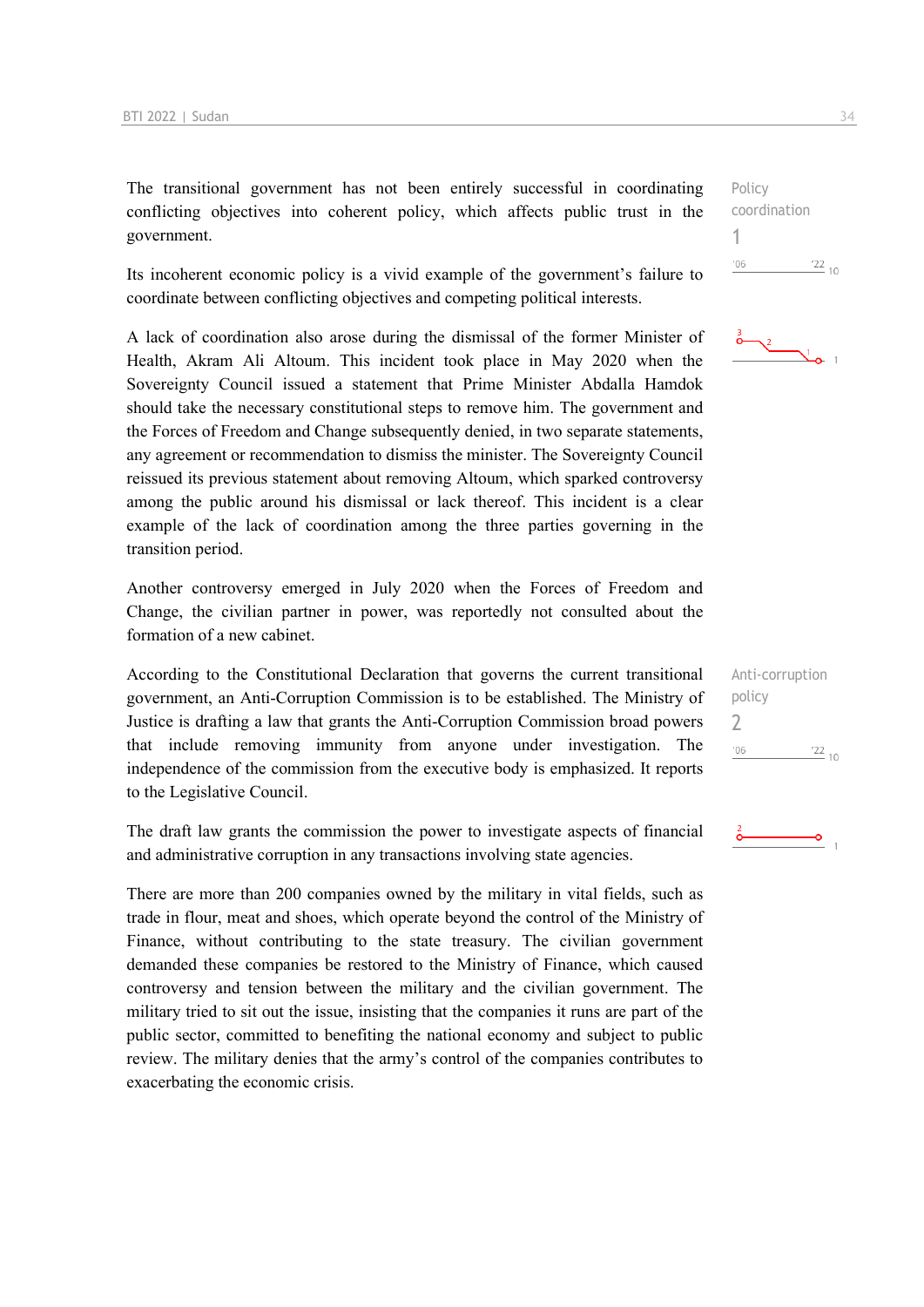#### **16 | Consensus-Building**

The transitional government was formed as a result of power-sharing between the military and civilians. The current political leadership has presented this partnership as a "unique model" that guarantees a peaceful transition. However, various social groups fear that the military has no intention of establishing democracy in the country. The anti-democratic tendencies among the military members of the Sovereignty Council are observable in their statements to the press and in their negative attitude toward the civilian members of the government, which undermines the transition. The fact that military members of the government have been involved in violating civilians' rights only fuels the fear that these individuals seek to frustrate democratic transformation in order to avoid being held accountable. The weakness of the civilians in the government makes the coalition fragile. Thus, democracy is not accepted as a strategic, long-term goal of the transformation by all major political actors, especially those who will be disadvantaged by the reform.

The major political actors agree on the market economy as a strategic, long-term goal of transformation. However, the Communist Party, a key player in the revolution, withdrew from the FFC in November 2020 over its dissatisfaction with FFC bargaining with the military, which compromised maintaining civilian rule. Beyond the distorted political agreement that enabled the military to dominate the transition period, the Communist Party disagreed with the government's economic program, which it found far from manifesting the objectives of the revolution and to follow the path of the former regime. The Resistance Committees share the same opinion as the Communist Party, disapproving the government's policies and its handling of the economy.

Two years after the revolution, democracy advocates within the government have still not managed to subdue or exclude anti-democratic actors, such as the military. Military members in the Sovereignty Council take every chance presented to them to criticize the civilian government and blame it for the failure of the transition. The military members not only exempt themselves from any failings, but also demonstrate tyrannical attitudes. For instance, Lieutenant General Shams al-Deen al-Kabashi, a member of the Sovereignty Council, refused to appear before the committee investigating the Khartoum massacre. Al-Kabashi had stated earlier that he was involved in the planning of the operation on June 3, 2019 to disperse the sitin in front of the military headquarters. His refusal to appear before the investigating committee was a clear sign that he does not recognize its authority. Another example of the anti-democratic attitude of military members of the Sovereignty Council is their lack of recognition of civilian governors during state visits; typically, generals visit states without first informing the civilian state governor and proceed with their activities as if there were no governor. At the same time, civilian state governors find it difficult to reach military members of the government when they need to contact them.



Anti-democratic actors 3 $06'$  $\frac{22}{10}$ 

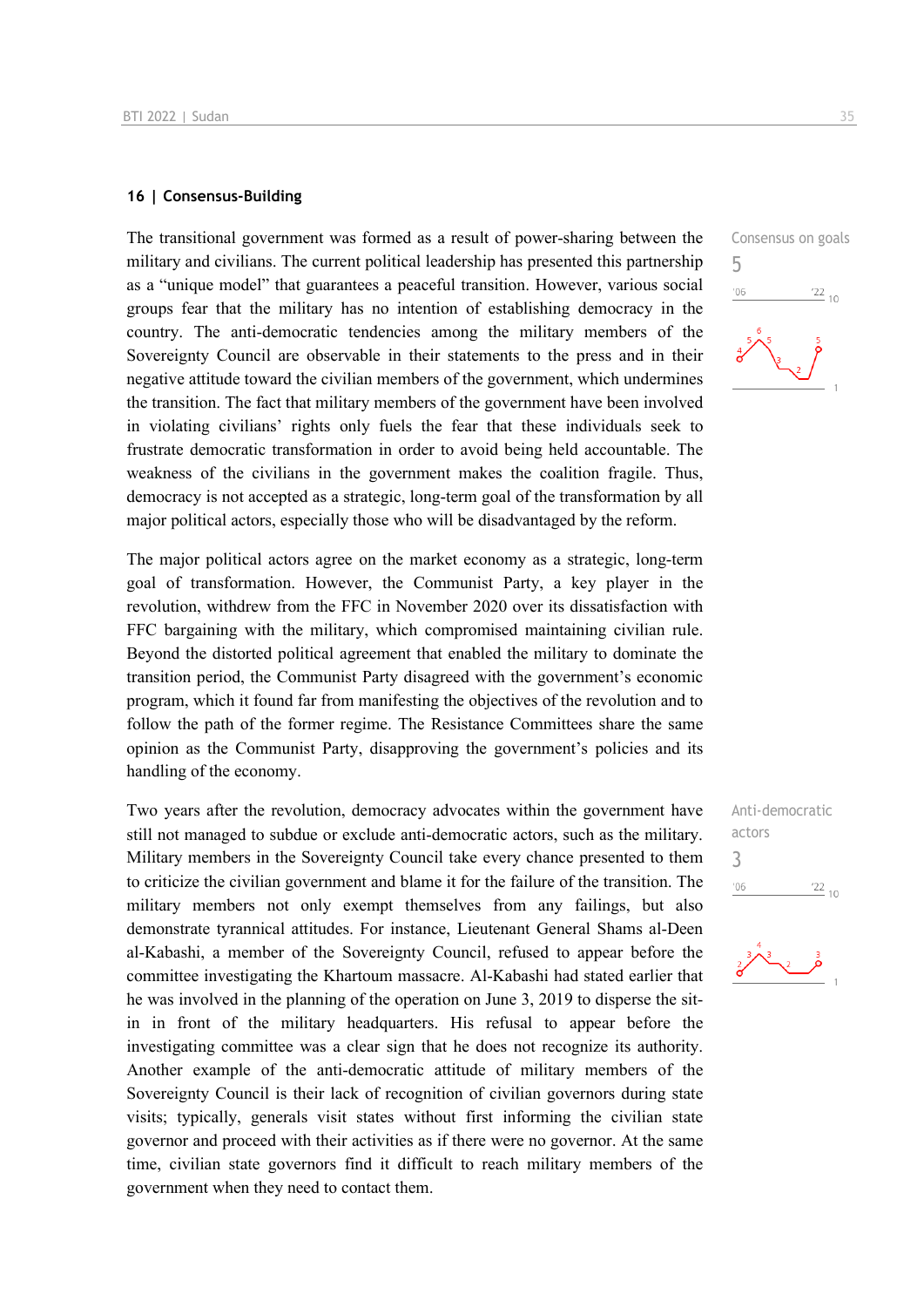Despite the transitional government's efforts to negotiate peace with armed groups, new cleavage-based conflicts emerged in various regions of Sudan. The transitional government's ability to prevent cleavage-based conflicts from escalating is very limited.

Yet, the Juba peace agreement signed by the government of Sudan and the Sudanese Revolutionary Front (SRF) on October 3, 2020, is indeed a historical milestone. On the side of the SRF, major Darfuri rebel groups signed, including the Sudan Liberation Movement and the Justice and Equality Movement, as well as the Sudan People' Liberation Movement-North, which fought the government in South Kordofan and the Blue Nile.

The agreement calls for a reorganization and reconfiguration of the security forces, including integration of members of the armed movements into government forces, and a comprehensive application of transitional justice, including compensation and reparation for victims of former injustice. Other sections of the agreement call for a solution to the issue of the internally displaced persons and refugees, settlement of land disputes, and improved representation of rebel groups in the Sovereignty Council during the transition period.

After three decades under an authoritarian regime, civil society now has the opportunity to operate with fewer restrictions and without crackdowns by security forces. Sudanese civil society organizations include charitable and humanitarian organizations, clubs, federations, tribal and traditional groups, as well as nongovernmental organizations. The former regime maintained a systematic campaign against civil society organizations, portraying them as representing foreign agendas, which affected their reputations. However, during the protests, with deteriorating confidence in the government, civil society has regained the public's trust.

The transitional government however neglects civil society participation. It frequently ignores civil society actors and formulates its policy autonomously.

Following the December 2018 revolution, justice and reconciliation are considered important in order to ensure the transformation from an authoritarian regime to a democratic one. Social peacebuilding requires justice instead of human rights violations, anti-corruption policies and the prevalence of the rule of law.

To achieve justice, there is a need to return displaced persons and all those affected by the war to their original regions and to reinstate their lands and settlements. Besides receiving compensation as victims, the returnees need security and livelihood provisions. Individual and collective apologies to the victims and their families are required. Thus far, the transitional government has not addressed

Cleavage / conflict management 4  $\frac{22}{10}$  $n<sub>0</sub>$ 





 $\mathbf{r}^2$ 

Reconciliation 4 $-06$  $\frac{22}{10}$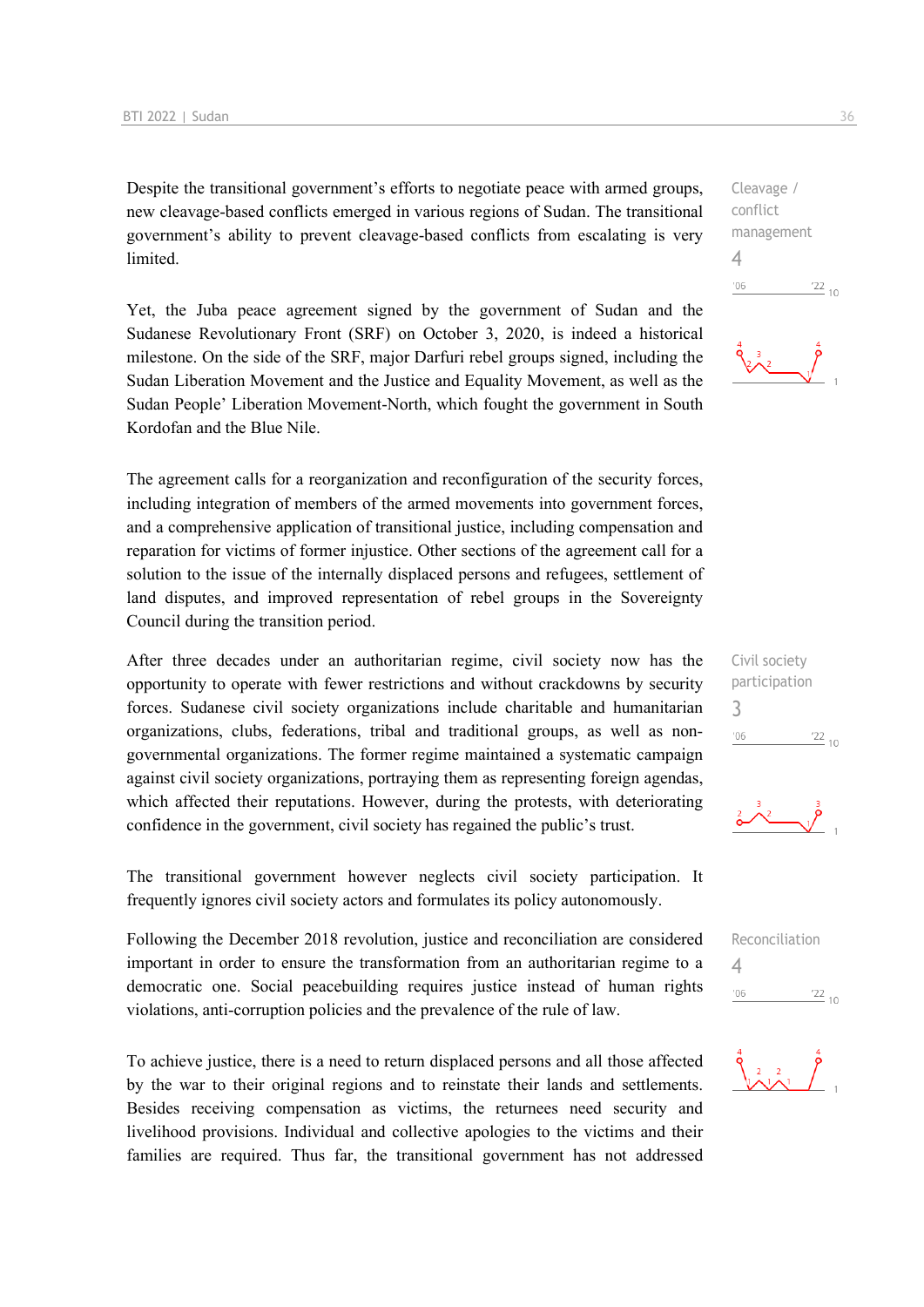historical acts of injustice and has not initiated a process of reconciliation.

The committee investigating the Khartoum massacre that was established in August 2019 has lost the public's trust, especially that of families of the victims, for procrastinating and failure to conclude its investigation.

Since July 2020, former President Omar al-Bashir has been on trial for orchestrating the 1989 coup that overthrew the government of Sadiq al-Mahdi.

#### **17 | International Cooperation**

The political leadership's attitudes toward international cooperation seem positive. Prior to assuming office as interim prime minister, Abdalla Hamdok had a career in various international organizations, including the World Bank. This makes him well-versed in establishing partnerships with international actors. However, his critics question whether he prioritizes foreign over national interests. In February 2020, Hamdok asked the U.N. to send a mission to contribute to achieving peace and promoting democratic transformation in Sudan, based on Chapter VI of the United Nations Charter. He justified this move by the requirements of the Constitutional Declaration to end wars and conflicts and build peace. For Hamdok, deteriorating economic, political, developmental and human conditions inherited from the former regime made the country unable to achieve lasting peace without support from the international community. Despite the negative reaction from Islamists, this move demonstrated the prime minister's ability to learn from international knowhow, adapt external advice to domestic realities and integrate international assistance into a consistent, long-term strategy of development. The resulting UNITAMS (United Nations Integrated Transitional Assistance Mission in Sudan) was approved in summer 2020 and started its work in January 2021, after the existing UNAMID peacekeeping mission ended on December 31, 2020.

The Sudan Partnership Conference, held virtually in June 2020 and sponsored by Germany, the EU and the U.N., brokered pledges of about \$2 billion in aid, including \$356.2 million from the U.S.,  $\epsilon$ 312 million from the EU,  $\epsilon$ 150 million from Germany and  $E100$  million from France. Britain pledged £150 million and the UAE \$300 million.

In September 2020, Sudan launched a Family Support Program known as Thamarat ("fruits"), funded with international support, mainly from the World Bank and the World Food Program. Thamarat will provide direct cash transfers to Sudanese families experience economic hardships.

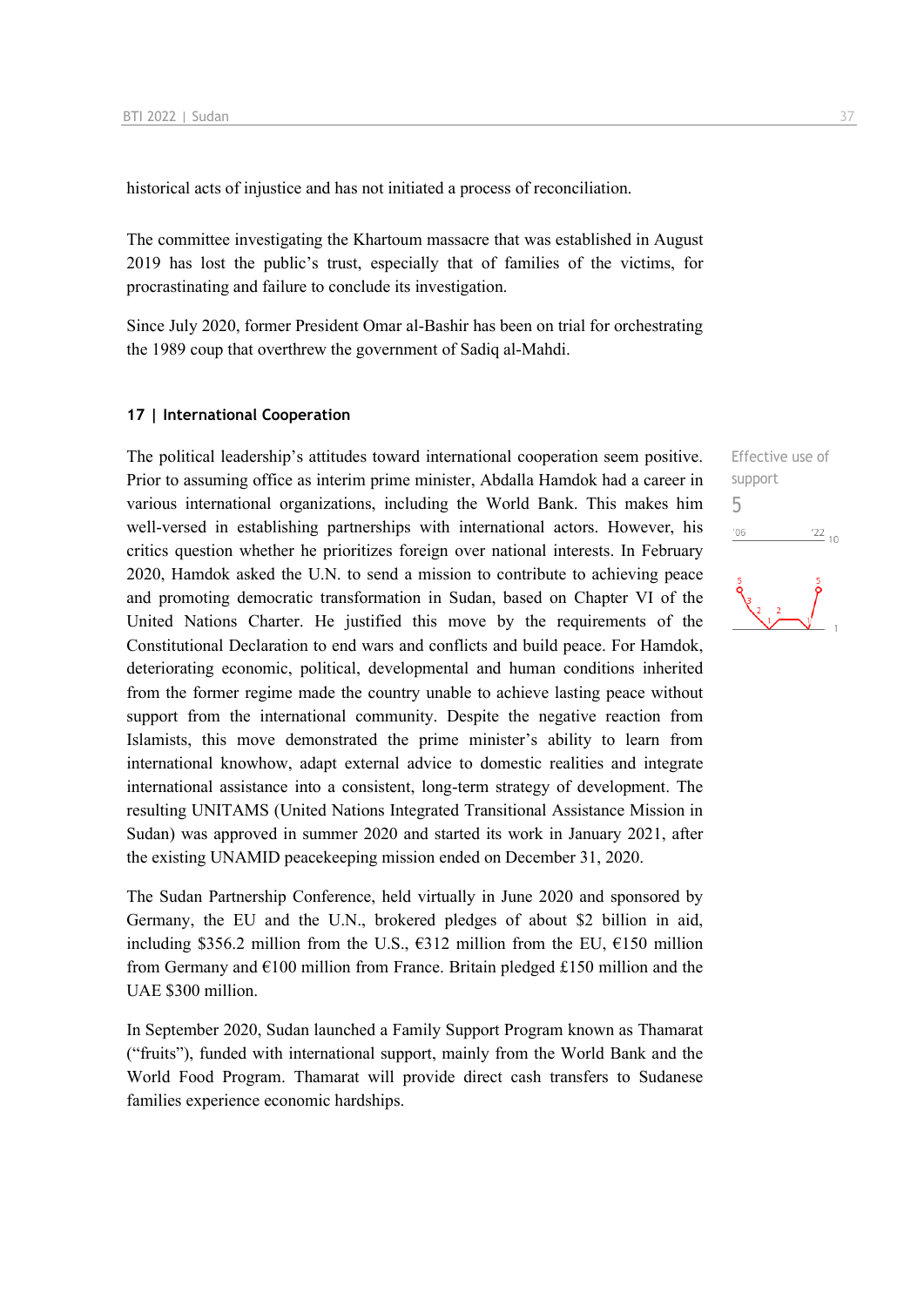In contrast to the former regime, the transitional government has achieved some degree of confidence among the international community. This is evident from the support the international community has provided to civilian members of the government both politically and financially. However, the credibility of the transitional government with the international community is threatened by its partnership with the military. The transitional government is attempting to increase its credibility among the international community and undo wrongdoings committed by the former regime.

For instance, the government made a serious effort to be removed from the U.S. list of states that sponsor terrorism, a designation it had had since 1993, which included making concessions. Sudan paid dearly for being on this list. It undermined the country's credibility for several decades. However, the government's cooperation with the international community has been strongly criticized by local actors, who consider it an agent of promoting foreign interests.

In response to an arrest warrant from the International Criminal Court (ICC) in The Hague for Omar al-Bashir and four other suspects (one of them, Ali Kushayb, having already surrendered to the ICC), the government announced in February 2020 that it would hand the suspects over to appear before the ICC. An ICC delegation visited Sudan in October 2020 for further talks, but no additional steps have been undertaken since then.

The transitional government inherited a heavy legacy of tense external relations from the former regime. Thus, the restoration of Sudan's external relations has become a priority, aiming to end international isolation and secure the necessary support for the transition process.

The transitional government's foreign policy has been characterized by considerations of national interest and a decline in the ideological influences that defined the former regime's choice of regional allies. The transitional government has adopted a balanced-relations logic and supported regional stability. In October 2020, the government of Sudan signed a normalization agreement with Israel.

The relationship with neighboring countries is influenced by Sudan's economic, political and security interests. For example, Sudan is heavily affected by crises in Gulf states and often forced to pick a side. The legacy of the former Islamist regime has also affected its relationships with countries such as Qatar, Turkey and Egypt. For years, Sudan has been stuck between Egypt and Ethiopia's rivalry over Nile water regulations, intensified by tensions caused by the Grand Ethiopian Renaissance Dam (GERD). Both Egypt's and Ethiopia's cooperation with Sudan was affected by border disputes that escalated into a military confrontation in the case of the country's borders with Ethiopia, and a frozen conflict over the Halayeb triangle with Egypt. Sudan now hosts thousands of Tigrayan refugees who have fled their homes as a result of attacks by the Ethiopian government since 2020.





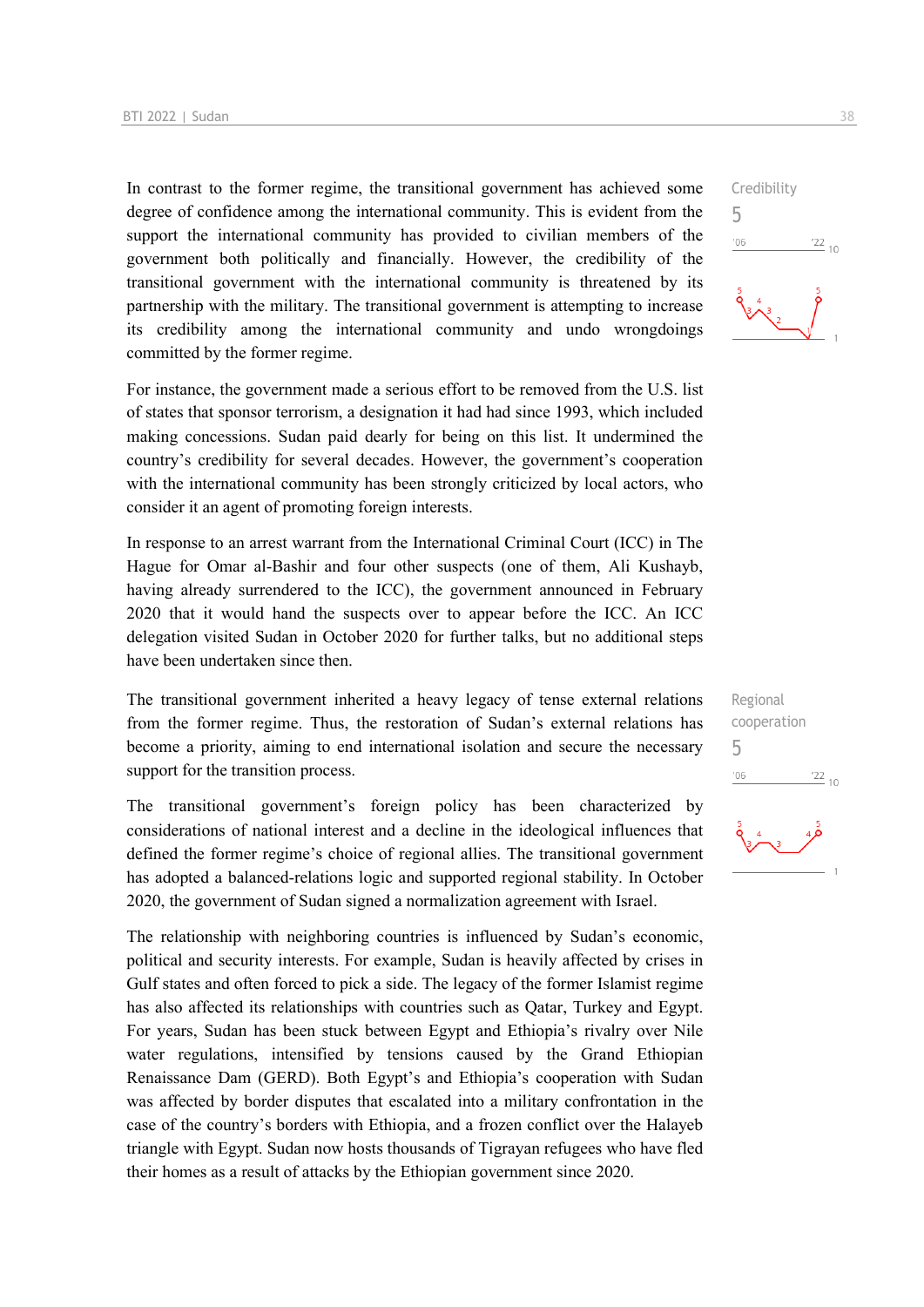In November 2019, Prime Minister Abdalla Hamdok was selected for a one-year term as the president of the Intergovernmental Authority on Development (IGAD).

Overall, the ability of Sudan's political leadership to establish cooperative relationships that serve the national interests of Sudan is heavily affected by economic bankruptcy and a fragile government, which makes the country vulnerable to the influence of external actors that regionally determine the nature of cooperation.